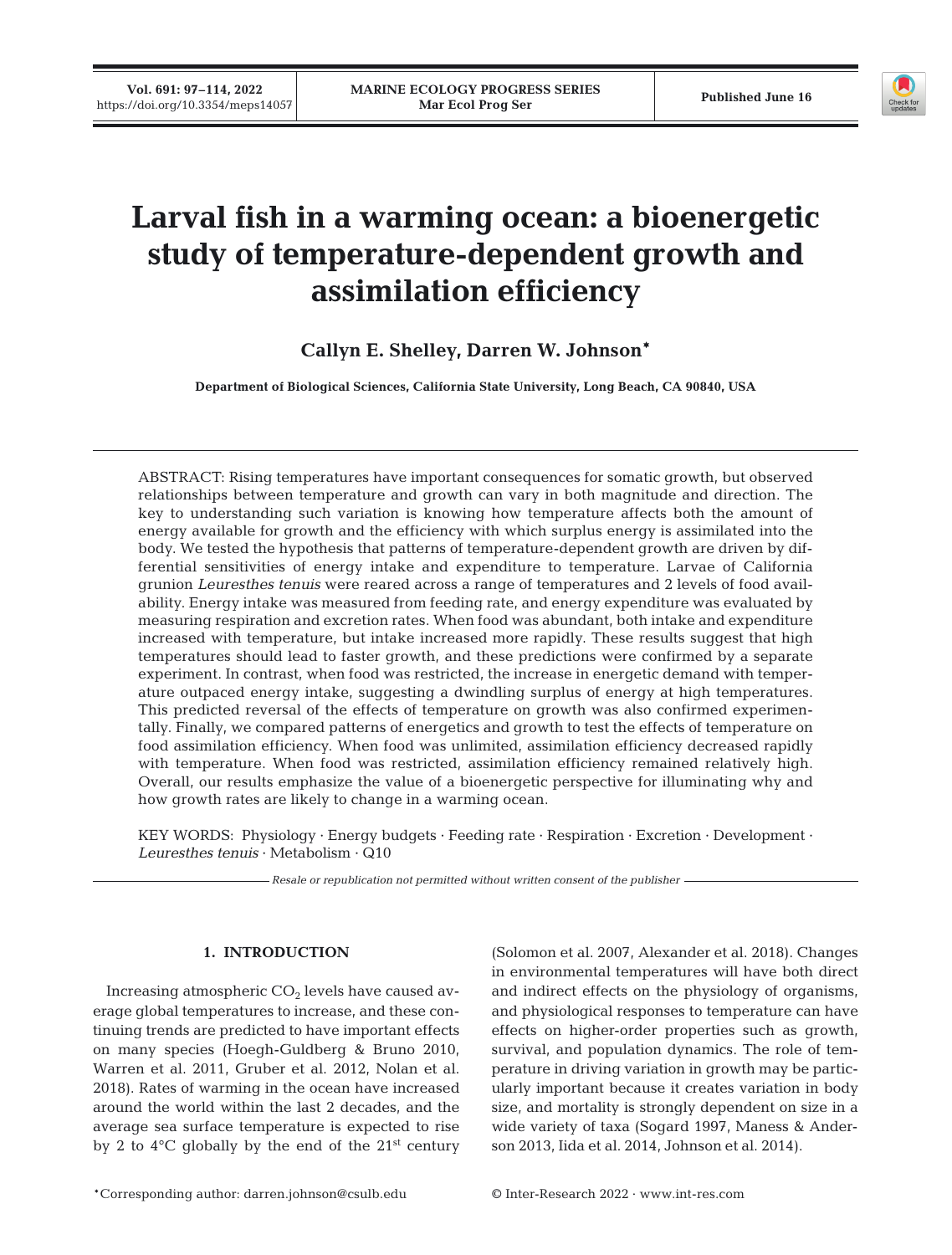Although there is still much to learn about the effects of warming on organisms, in general, it is expected that as temperatures continue to rise, the energetic costs of homeostasis will also increase (Somero 1969, Doney et al. 2012, Huey et al. 2012, Madeira et al. 2012). In the absence of any compensatory response in energy intake, these costs may result in less energy available for processes such as growth and reproduction (Pörtner & Knust 2007, Schulte 2015). Early life stages of ectothermic organisms (e.g. eggs and larvae) are likely to be especially sensitive to temperature because of their small sizes and low thermal inertia, and any temperature-related change in physiology and energetics may be highly consequential for their subsequent growth and survival. The early larval phase is a critical period for energy acquisition and development, and many studies have demonstrated that even small changes in the physical environment of larvae can ultimately result in considerable differences in rates of growth and mortality (Houde 1989, Rombough 1996, Byrne & Przeslawski 2013, Tasoff & Johnson 2019). Thus, it is important that we understand the effects of temperature on physiology and energetics in greater detail.

In general, energy available for growth  $(G)$  is determined by the difference between energy intake *(I)*, which is related to the rate of food consumed and assimilation efficiency, and energy expenditure *(E)*, which is related to respiration, specific dynamic action (SDA, the additional metabolic energy utilized during digestion and biosynthesis), and excretion (Hartman & Brandt 1995). Importantly, each of these processes may be described as a function of temperature *(T)*:

$$
G_T = I_T - E_T \tag{1}
$$

For example, feeding rate and energy intake may increase with temperature, in part because the increased energetic demand of cells stimulates appetite (Houde 1989, Hartman & Brandt 1995), and in part because digestion occurs more quickly at higher temperatures (reviewed by Blaxter 1963). It is also well known that respiration rate generally increases with temperature, although species vary with respect to their thermal sensitivities (Clarke & Johnston 1999, Rangel & Johnson 2018). Excretion rates may also depend on temperature (Brett & Groves 1979, Checkley 1984, Houde 1989). The net effects of temperature on growth may thus depend on the extent to which temperature affects the relative magnitude of energy intake and expenditure.

Although the exact nature of the intake and expenditure functions are not known for many species, they can be measured experimentally. Depending on the difference in energy intake and expenditure, the relationship between environmental temperature and growth may take on 1 of 4 scenarios that are qualitatively different (Fig. 1). First, it is possible that intake and expenditure may increase at similar rates as temperature increases (Fig. 1A). In this case, growth rate is expected to be constant because the amount of surplus energy, depicted as the vertical



#### Temperature

Fig. 1. Hypothesized effects of temperature on bioenergetics, and the resulting patterns of growth. Top row illustrates scenarios of energy intake (red dashed line) and energy expenditure (blue solid line), and energy panels are paired with predicted scenarios of growth rate (bottom row)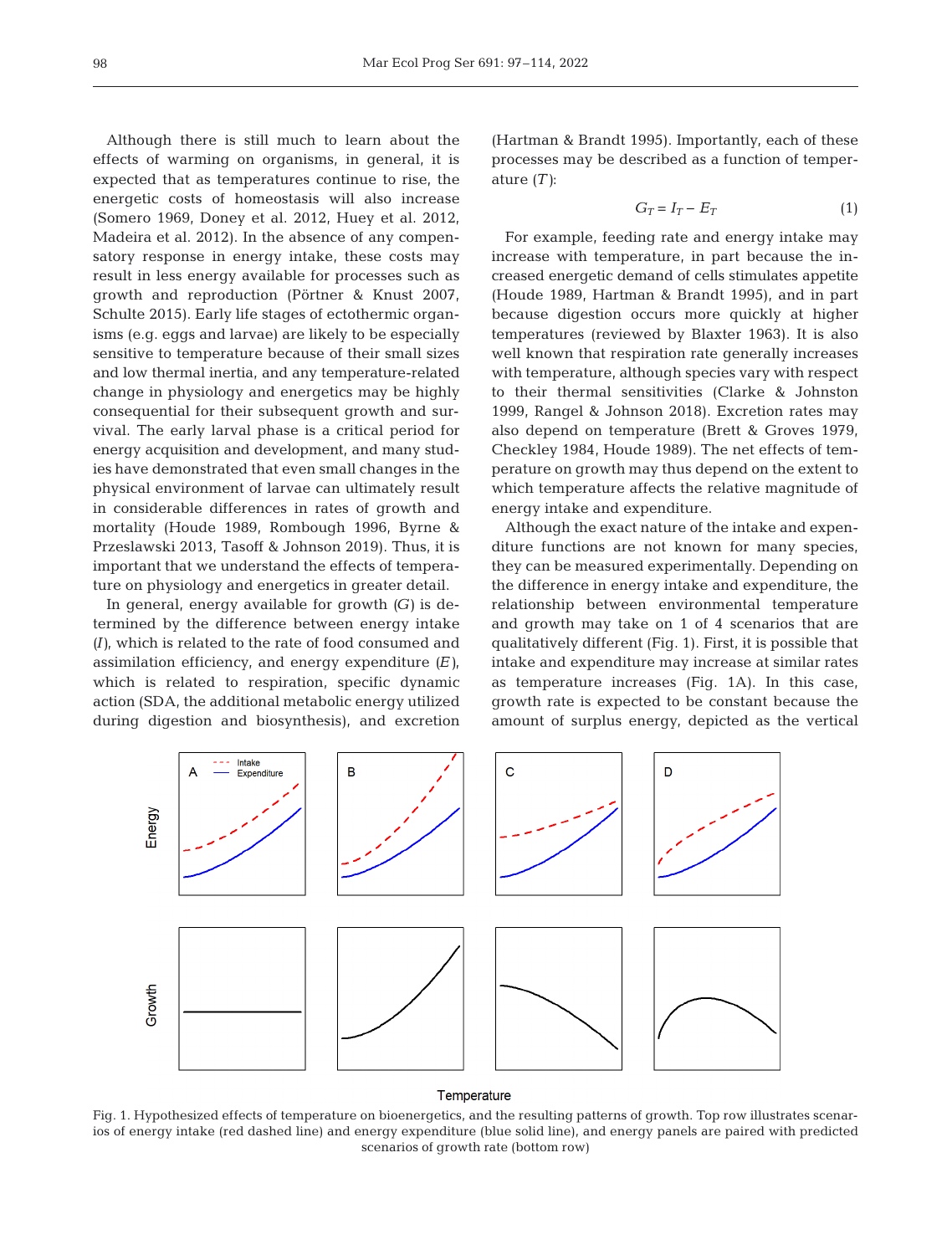distance between the intake and expenditure functions, remains constant across temperatures. Second, consider the case where intake and expenditure of energy increase with temperature, and the rate of intake increases more rapidly than the rate of expenditure (Fig. 1B). In this case, growth rate is expected to increase with temperature because the surplus of energy also increases with temperature. It is also possible that both intake and expenditure are elevated with temperature, but expenditure increases more rapidly (Fig. 1C). In this third case, growth rate is expected to decrease as temperature increases because the surplus of energy declines with temperature. Finally, it is possible that intake increases with temperature at a decelerating rate while expenditure increases at an accelerating rate (Fig. 1D), in which case growth rate will be highest at an intermediate temperature, at which point the surplus of energy is maximized. We note that Fig. 1D encompasses each of the patterns in Fig. 1A−C at parts of the temperature range and thus may be considered as a generalized, expected pattern. We also note that changes in energy acquisition with temperature may be because of changes in feeding efficacy or changes in the efficiency with which ingested food is converted to energy available for growth. Ideally, the relationships among energy acquisition, expenditure, and growth should be considered across a temperature range that is wide enough to define the thermal limits of performance. However, if only part of the temperature range is considered, one must recognize the possibility that relationships among energetics and growth may differ at higher or lower temperatures.

Many empirical studies have investigated the ef fects of temperature on growth, and although some patterns appear to be more common than others, all 4 of the outcomes in the lower panels of Fig. 1 have been reported numerous times. Even within a single taxonomic group (e.g. fishes) the effects of temperature on growth can be fundamentally different among studies and species. Many studies have observed increases in growth with temperature (e.g. Fig. 1B; Bailey 1982, Boehlert & Yoklavich 1984, Pepin 1991, Shpigel et al. 1992, Claramunt & Wahl 2000, Malzahn et al. 2003, Green & Fisher 2004, Spies & Steele 2016). Others have observed a decrease in growth with temperature (e.g. Fig. 1C; McGurk 1984, Wieser et al. 1988). In some cases, growth is highest at an intermediate temperature (e.g. Fig. 1D; Buckley et al. 2004, Urtizberea et al. 2008), and still others have seen no effect (e.g. Fig. 1A; McGurk 1984, Hurst & Conover 2002). While it is known that the relationships between temperature and growth can vary,

reasons for this variability are less clear. In addition, efforts to anticipate the effects of temperature and climate change on growth may not find straightforward guidance by a simple review of case studies, since all possible relationships between temperature and growth are reported frequently, and different species may approach their thermal limits at different temperatures. In contrast, bioenergetic theory may provide a suitable framework for a generalized understanding of why and how temperature is likely to affect growth.

Our study focused on the general hypothesis that the relationships between temperature and growth are ultimately determined by the relative sensitivities of energy intake and energy expenditure to changes in temperature. This was illustrated in Fig. 1 as a set of 4 scenarios, but it is important to note that these patterns are not necessarily static. If the temperature sensitivities of energy intake and expenditure can change with ecological context (e.g. food availability, predation risk, etc.), then the resulting relationship between temperature and growth may also change and may thus shift among 2 or more of the scenarios categorized in Fig. 1. Similarly, variation in the temperature sensitivities of energy intake and expenditure is a mechanism that may help explain why the effects of temperature on growth may differ qualitatively at different periods of time or among different populations, life stages, or species. And from an experimental design perspective, observing such context-dependent shifts would provide a more compelling test of the overarching hypothesis by demonstrating that differential temperature sensitivities of bioenergetic processes can both establish a particular pattern of temperature-dependent growth and change those patterns under different ecological conditions.

In this study, we used bioenergetic theory to evaluate the effects of ocean warming on growth during the larval phase of a marine fish, the California grunion *Leuresthes tenuis*. This was an experimental study with 3 interrelated goals. First, we manipulated temperature and measured the sensitivities of the major bioenergetic processes that comprise the energy budget (food consumption rate, respiration rate, and excretion rate). As a primary test of our hypothesis, we compared whether the observed relationships between temperature and growth matched the pattern predicted by the bioenergetic processes and their relationships with temperature. In addition, we manipulated food levels to test whether temperature sensitivities of bioenergetic processes could change with food availability. This was a secondary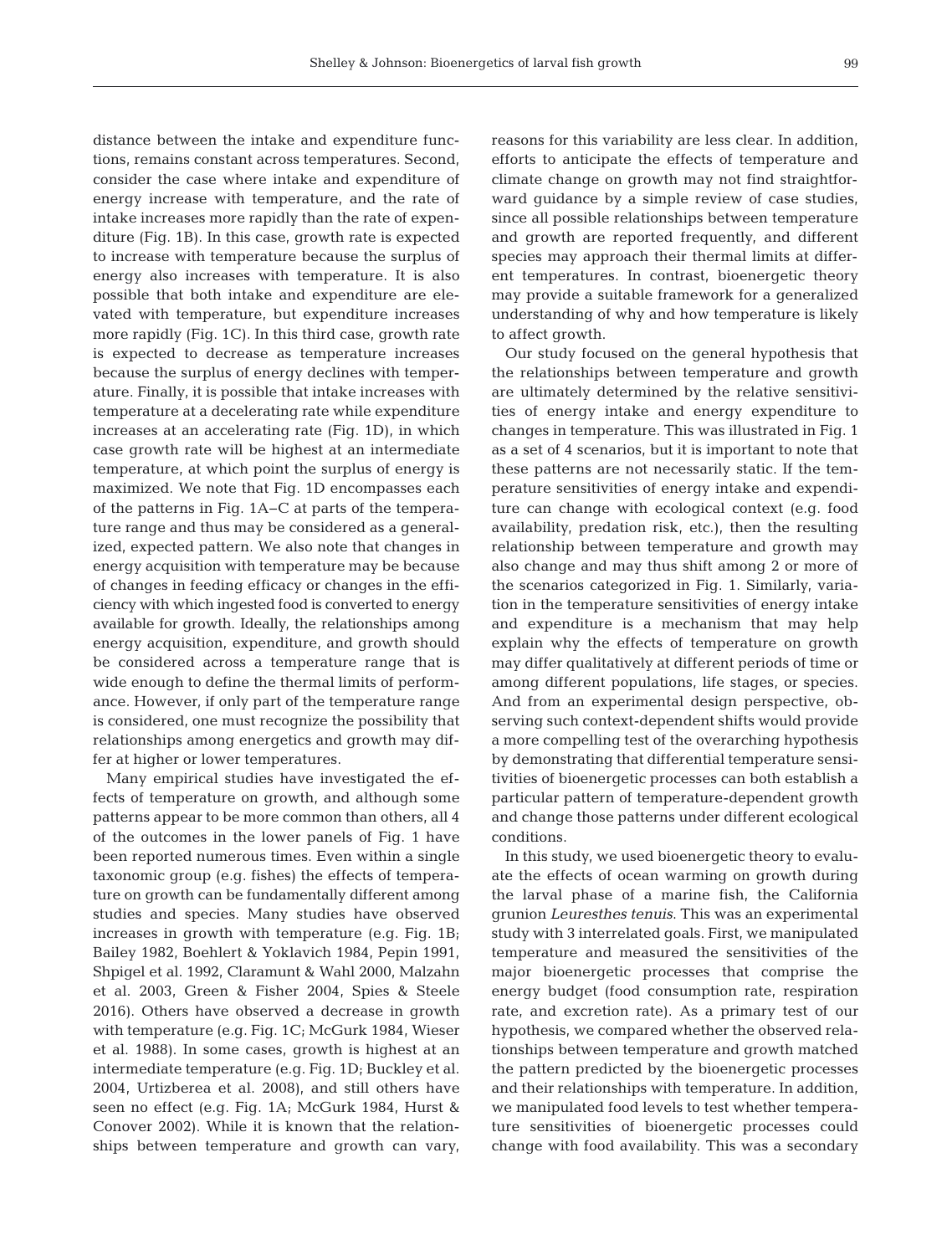evaluation of our hypothesis in which we tested whether reasonable variation in food availability could force the system from one of the bioenergetic scenarios in Fig. 1 to another, thus altering the relationship between temperature and growth. Finally, we made quantitative comparisons of the observed patterns of growth and the patterns of growth predicted by the combined rates of feeding, respiration, and excretion at various temperatures. This comparison allowed us to quantify assimilation efficiency, which accounts for the conversion of digested food into energy for growth and metabolism, across a range of temperatures and food levels. Assimilation efficiency is a key component of the energy budget, and values may be high for larval fish (Govoni et al. 1986), yet relatively little is known about the degree to which assimilation efficiency is affected by temperature (Radtke & Dean 1979, Checkley 1984). On the other hand, there is evidence to suggest that assimilation efficiency can change with the amount of food consumed (Boehlert & Yoklavich 1984). Understanding effects of temperature on energy budgets, including the component of assimilation efficiency, will be critical for anticipating how animals will respond to climate change and ongoing changes in temperature.

#### **2. MATERIALS AND METHODS**

## **2.1. Study species**

The focal species for this study was the larval form of the California grunion *Leuresthes tenuis*, a temperate silverside fish that occupies the coastal waters of the Pacific Ocean from Baja California, Mexico, to central California, USA (Walker 1952). Previous studies on grunion larvae suggested a preferred thermal range of 15−25°C, and some capacity to tolerate temperatures in the range of 13−15°C (Ehrlich & Muszynski 1982) and 25−27°C (Ehrlich & Farris 1972). This species is valuable to human communities because of a recreational fishery and because *L. tenuis* supports a form of ecotourism. Several thousands of people across southern and central California gather on the shore late at night to observe the unusual beach-spawning behavior of these fish (Martin & Swiderski 2001). The spawning events, called grunion runs, occur every 14 d on the nights following the semilunar high tides from February or March to August or September (Walker 1952). Our experiments mirrored the timing of these cycles. During each spawning run, we made collections of embryos, and these embryos were incubated in the lab for 14 d before being used in replicate experimental blocks that lasted ~14 d.

Adult grunion were collected at Seal Beach, California, during a total of 11 spawning runs during the 2019 and 2020 spawning seasons. Grunion were captured with dip nets immediately prior to spawning, and adults were strip-spawned to fertilize and collect eggs. A single female's eggs (a clutch of about 1000− 4000 eggs) were extracted by hand into a small plastic container and mixed with milt extracted from a single male. Replicate groups of offspring were thus full sibling families. The fertilized eggs were transferred to containers of moist sand and incubated in the lab at 20°C for 12 to 18 d. Offspring were collected for at least 6 breeding pairs per spawning run, and runs were treated as replicate, temporal blocks within the experimental design (6 blocks in 2019 and 5 blocks in 2020).

#### **2.2. Experimental design**

In the main experiment, we manipulated temperature and the abundance of food. Developing grunion larvae were held at 1 of 12 temperatures ranging from 16 to 28°C, and groups of larvae were given either a high or low ration of food to test whether the relationship between temperature and growth differed with food availability. The main experiment examined the effects on growth, but throughout the experiment, samples of larvae were occasionally removed to measure feeding, respiration, and excretion. Given constraints on laboratory access and personnel (especially during the COVID-19 pandemic), we could not measure all of the bioenergetic processes of interest within each block. Instead, some blocks focused on measuring respiration in detail while others focused on feeding rates and/or excretion rates. The temperature range was based on the range of sea surface temperatures that *L. tenuis* currently experience (13− 25°C; NOAA station 9 410 660, https://tidesandcurrents.noaa.gov), and the general increases expected by the end of the 21st century. We used 6 tanks of larvae per temperature level, and each group of 6 tanks was connected to a single sump where seawater was filtered and aerated (Text S1 and Fig. S1 in the Supplement a[t www.int-res.com/articles/suppl/m691p097](https://www.int-res.com/articles/suppl/m691p097_supp.pdf) [\\_supp.pdf\)](https://www.int-res.com/articles/suppl/m691p097_supp.pdf). Water temperatures were regulated by aquatic heaters and chillers, and salinity was maintained at 34 ppt by occasionally adding distilled water. Larvae were reared in the tanks for 14 d (up to 21 d in some cases because of a temporary lab clo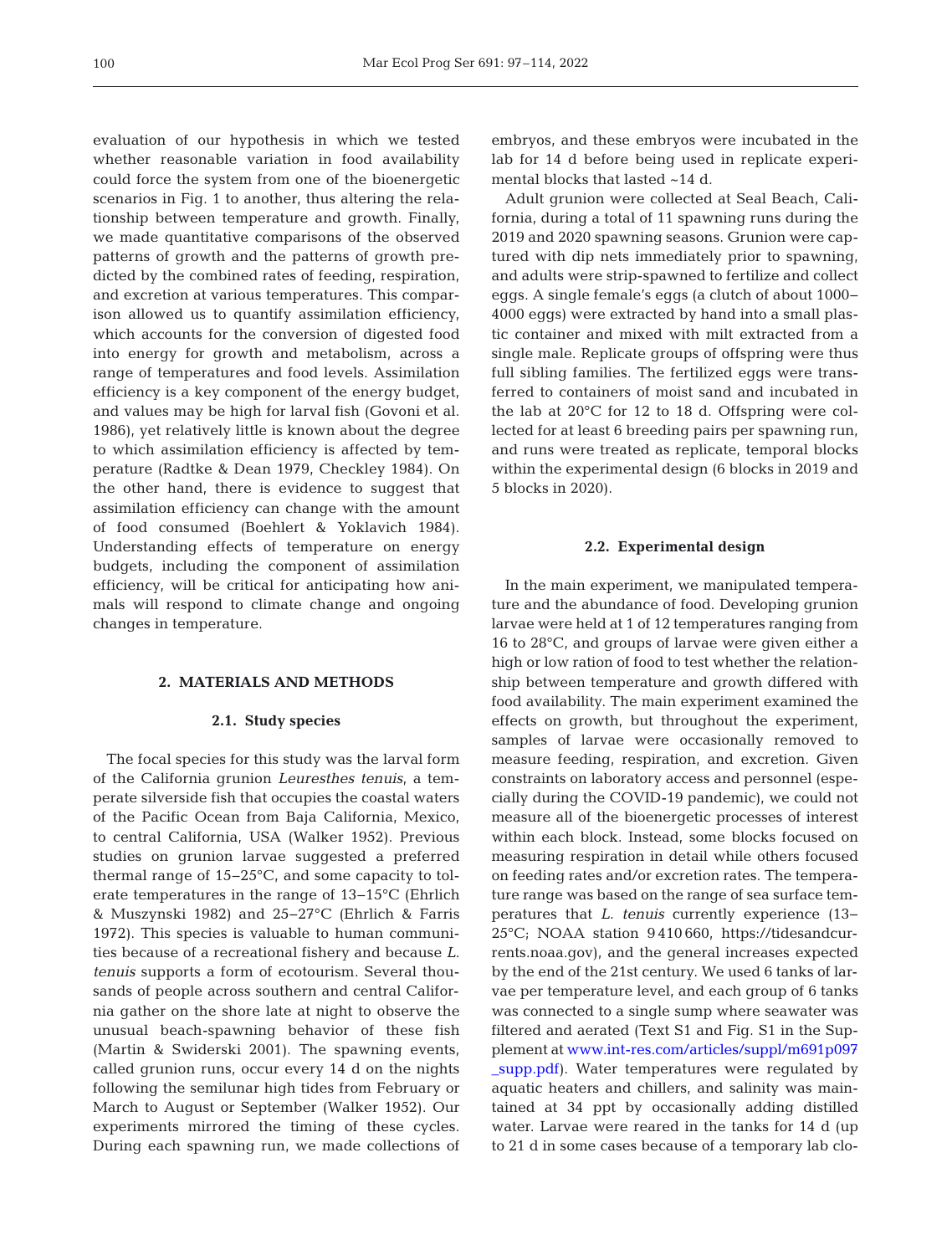sure) under a seawater flow regime of 10 ml s<sup> $-1$ </sup> and a 12:12 h light:dark cycle.

The experiment was replicated in 11 blocks in total, and before each replicate block, tanks were emptied and cleaned, and the seawater was refreshed completely. Each block represents a collection of grunion embryos and larvae that were spawned during spring tides, with multiple families per block. Within a temporal block, 4 temperature treatments were run at one time, and the 4 target temperatures for each block (2 high and 2 low) were selected from the continuous range of temperatures used in the study (Table S1). Each block included a different set of temperature treatments. Replicate families within a block were reared under high- and low-food conditions, and the tank assigned to each feeding level and family was chosen at random. When possible, larvae from the same family (siblings) were reared in all 4 temperature treatments. Each tank began with 100 larvae, and although each family was usually reared at multiple temperatures (mean = 3.18), the number of larvae available per family in these experiments was sometimes limited by the number of eggs produced by females and survivorship during incubation, so replicating families at all 4 temperature treatments was not always possible.

Of the 6 tanks set to a single temperature, families in 3 of the tanks were given a high ration of food while families in the other 3 tanks were given a low ration of food. Zooplankton prey (*Artemia* sp. brine shrimp nauplii) were introduced into the tanks on Day 3 of the experiment when larval grunion begin to feed (May 1971). To begin with, food rations were 100 nauplii fish<sup>-1</sup> d<sup>-1</sup> in the low-food treatment, and 200 nauplii fish<sup>-1</sup> d<sup>-1</sup> in the high-food treatment. The concentration of nauplii in the stock solution was estimated by counting nauplii within 4 samples of 200 μl and dispensing the appropriate volume of stock solution to each tank to achieve the target number of nauplii per fish. Previous studies have demonstrated that 160 nauplii fish−1 d−1 produced regular growth rates of larvae in the lab (May 1971). To account for the fact that older, larger larvae eat more food, feeding levels were increased over time. Low (high) rations were increased to 150 (300) nauplii fish<sup>-1</sup> d<sup>-1</sup> at age 5 d, 190 (375) nauplii fish<sup>-1</sup> d<sup>-1</sup> at age 10 d, and 200 (400) nauplii fish−1 d−1 at age 19 d.

#### **2.3. Consumption rate**

During the main experiment, we periodically mea sured the feeding of focal individuals and estimated prey consumption rates at different temperatures to estimate energy intake  $(I_T)$ . Consumption was measured for larvae at 8 different ages between 3 and 10 d post hatch (dph). In each of these experiments, before food was dispersed among the tanks for the day, larvae from each treatment combination were temporarily isolated in their own container for 1 h before brine shrimp nauplii were added. Containers were 475 ml plastic specimen cups that were filled with approximately 350 ml of filtered seawater drawn directly from the corresponding sump, and containers were immersed in a water bath at the desired temperature. Additional containers of seawater and nauplii without fish larvae were distributed across the temperature treatments as controls. Volumetric estimates of 200−400 nauplii ind.−1 were added depending on fish age. After 24 h, fish larvae were removed, and multiple random samples of seawater (5−10 aliquots of 2−4 ml each) were extracted. To determine food consumption at a given temperature ( $C_T$ , expressed in nauplii ind.<sup>-1</sup> d<sup>-1</sup>), nauplii within these samples were counted to estimate the total number remaining, and thus the total number consumed in each container. When tested on control treatments with nauplii only, beginning counts of nauplii were highly correlated with counts after 24 h  $(r = 0.814; 95\% \text{ CI} = 0.624, 0.913; n = 26)$ , suggesting that our volumetric counts had a reasonably high degree of repeatability, while still providing a rapid method of estimating nauplii abundance and therefore prey consumption rate. We also emphasize that the goal of this analysis was to evaluate systematic changes in average consumption rate with temperature, and that imprecision within a single sample would be averaged away when making inferences across many replicate measures of prey consumption.

Survival of nauplii was high in the absence of fish  $(92.4\%$  on average), and baseline survival was accounted for when estimating consumption rate (see Text S2). To describe how consumption rate changed with larval age and with water temperature, we used a linear mixed-effects (LME) model in which age and temperature were included as explanatory variables and treated as fixed effects. For all experiments, statistical analyses were performed in R version 2021.09.2 (R Core Team 2021), and parameters for LME models were estimated using the 'lme4' package (Bates et al. 2015). To account for the fact that observations of larvae from the same family may not be completely independent, family identity was included as a random effect. In the analysis of consumption rates (and other responses), we could quantify how much of the residual variation in consumption rate was because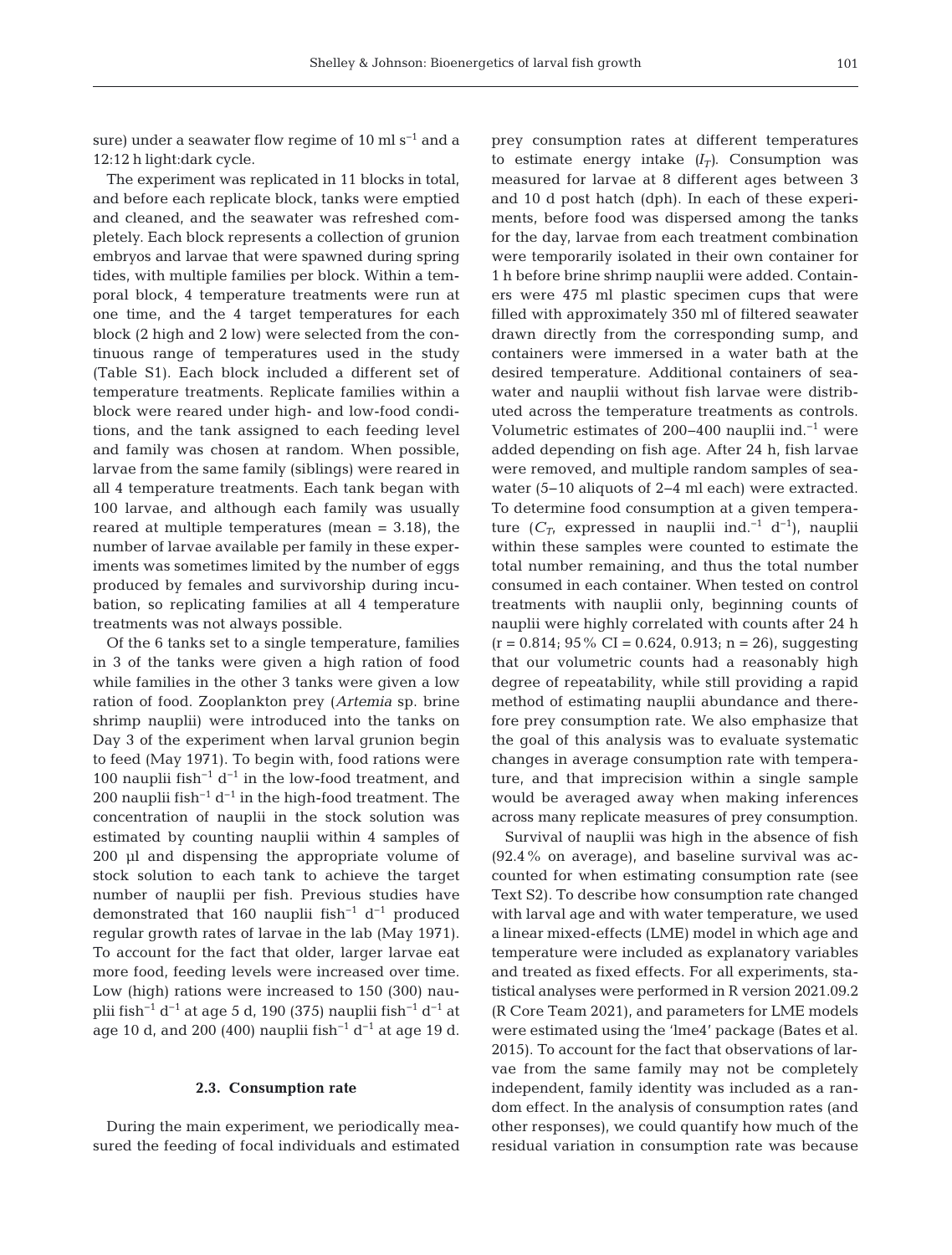of consistent family-to-family differences. In particular, we divided the among-family component of variation by the total variance (estimated by the sum of the among-family component and the residual component). The among-family component of variation provides a measure of the phenotypic covariation within families. In this analysis (and also for respiration and excretion), we began with a full model that included temperature, feeding level, age, and all possible interactions. In this analysis, the term for age also includes effects of body size. Older fish were larger, but because it was impractical to measure size of individual fish (see Section 2.6), we did not include age and size as separate explanatory variables. The term for feeding level tests whether fish that were held at high vs. low levels of food in the main experiment consumed nauplii at a significantly different rate within individual trials where fish were given the same amount of nauplii prey. The full model was then pared back using stepwise, backward elimination using the package 'lmerTest' (Kuznetsova et al. 2017). Reduced models are displayed in tables.

The effects of temperature on rates of consumption (and respiration and excretion) were adequately described by linear models. However, many studies use  $Q_{10}$  values, defined as the multiplicative change in a rate over a 10°C increase in temperature, as a summary of the effects of temperature on physiological rates. To facilitate comparisons with other studies, we also estimated  $Q_{10}$  values for consumption, respiration, and excretion. To estimate  $Q_{10}$  values across the range of data, we used methods outlined by Rangel & Johnson (2018, 2019), and we calculated  $Q_{10}$  values for consumption, respiration, and excretion. We note that although the  $Q_{10}$  model and the linear model have a different basis  $(Q_{10})$  is multiplicative), across the ranges of age and temperature used in this study, the predicted values of all responses were nearly identical for the 2 approaches. See Text S3 for more details on the estimation procedure.

#### **2.4. Respiration rate**

Routine respiration rate was estimated for individual larvae at various ages and temperatures to evaluate the main component of energy expenditure  $(E_T)$ . Respiration was evaluated by measuring rates of oxygen consumption and reflects standard metabolism plus some costs of activity and specific dynamic action (see Text S4 and Fig. S2). Measurements were made on independent samples of larvae at 7 ages

between 4 and 14 dph. Respiration rates were measured within chambers of a closed microplate reader system that uses optical fluorescence to measure oxygen concentration (PreSens). A single microplate had 24 respiration chambers, and each chamber was 1.5 ml in volume. The microplate reader system was housed within a hermetically sealed acrylic water bath that was plumbed to recirculate water from the temperature-controlled sumps to hold the testing chambers at the desired temperatures. The experimental system was covered to prevent disturbance of the fish and cleaned between uses. After a 10 min acclimation period for larvae in the chambers, concentration of  $O_2$  in each chamber was measured independently and simultaneously by the plate reader system every 30 s for 10 min, a sufficient amount of time to obtain a robust estimate of oxygen consumption for these larval fish (D. Johnson unpubl. data). For each plate of 24 respiration chambers, 2 or 3 chambers were run as blanks to account for any apparent change in oxygen concentration that was not due to respiration by the grunion larvae. For each set of respiration measurements at a particular temperature, we tested 7 larvae from each family and food treatment (1 larva per chamber and 21 to 22 larvae per microplate). Using 2 plate readers, larvae from all 6 tanks at one temperature were tested at a time, and tests from all of the temperature treatments were completed within a few hours. The order in which the temperature treatments were tested was randomized.

Respiration rate ( $R$ , expressed in mg O<sub>2</sub> ind<sup>-1</sup> d<sup>-1</sup>) was calculated as  $R = V(S - B)$ , where *S* is the slope describing change in  $O_2$  concentration as for individual chambers with fish, and *B* is the average slope for the chambers with no fish (both in units of mg ml<sup>-1</sup> d−1), and *V* is the volume of water in the chamber (1.5 ml). Note that the displacement volume of grunion larvae in this study was <0.0025 ml and thus negligible in these calculations. Respiration data were not corrected for mass at a given age because it was not practical to measure the size of individual larvae. We used a mixed-effects model to analyze how respiration rate changed with temperature and age. Age, temperature, feeding level, and all possible interactions were included as fixed effects. Effects of age and feeding level may both include correlated effects of body size because fish grew throughout the experiment, and at different rates in the high- and low-feeding treatments (see Section 3). Family identity was treated as a random effect. We used backward elimination to find the reduced model that best explained the data.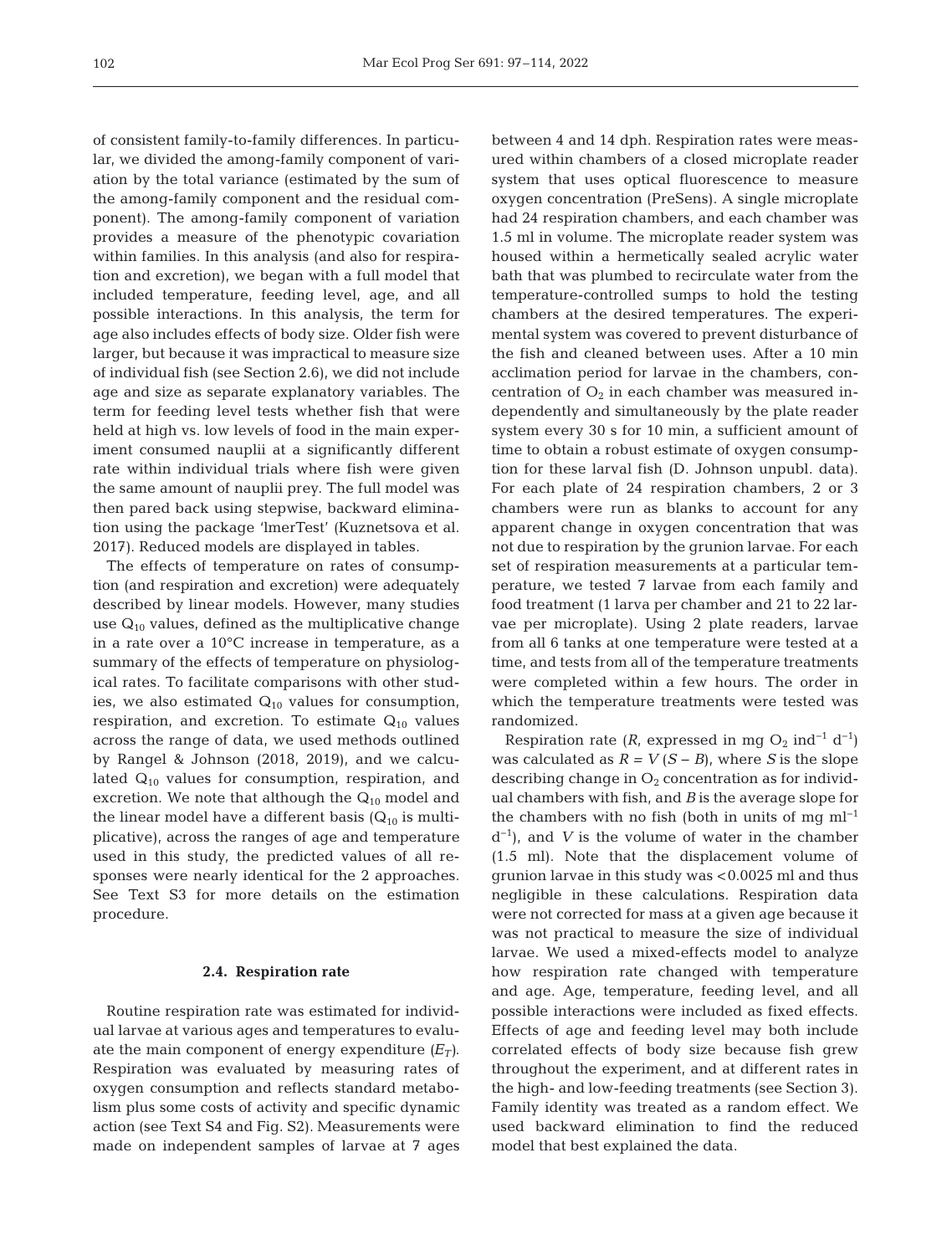## **2.5. Excretion rate**

Excretion of nitrogenous waste requires energy, and although previous studies suggest that excretion is a relatively small component of the total metabolic losses in teleost fishes (e.g. 4−15%, Wootton 1990, Peck et al. 2003), rates of excretion may be affected by temperature. In this study, we measured ammonia as the primary excretory product, as typically observed in similar carnivorous larval fish (Wood 1993, Zimmer et al. 2017). The contributions of non-ammonia sources of waste (e.g. urea, feces) to the total energy budget were not measured but are expected to be very low. Data for both fecal egestion and urea excretion from larval fishes are rare (Buckley & Dillmann 1982), but in adults of a related species (common minnow *Phoxinus phoxinus*), non-ammonia ex cretion is a minor component of energy from waste products (e.g. 10−15%, Cui & Wootton 1988). Thus, energy lost via non-ammonia waste is a small fraction  $(-12.5\%)$  of the total energy lost to excretion, and excretion is generally a small fraction  $(-10\%)$  of the total energy budget.

We measured relative excretion rates at various ages and across our experimental temperatures. This allowed us to estimate excretion as an additional component of energy expenditure  $(E_T)$ . Over a 24 h period, we measured excretion rates for samples of larvae at 7 ages between 3 and 18 dph. Groups of 5 larvae were placed in a 475 ml container of artificial seawater (with a verified starting concentration of 0 mg l−1 ammonia; 8 control samples had concentrations lower than the 0.005 mg detection threshold), and approximately 200−400 nauplii ind.−1 (depending on age of the fish) were added to each container. In this experiment, brine shrimp nauplii were added by dispensing a small volume of the stock culture of nauplii to the experimental treatments. The exact volume depended on the concentration in the stock culture and the desired number of nauplii in the excretion trials. This process introduced some ammonia to the seawater, but in a predictable way that could be described by analyzing control treatments with nauplii only. Each day the excretion experiment was run, a set of controls containing only nauplii at 3 different concentrations (ranging from 150 to 1000 nauplii per container) was established to account for any ammonia introduced by the brine solution.

At the end of the 24 h period, 10 ml water samples were drawn through a 150 μm nylon mesh. Concentration of total ammonia nitrogen  $(NH_3-N,$ in mg l−1) was measured via the Bower & Holm-Hansen (1980) method with a pocket calorimeter (DR300, Hach). The amount of ammonia excreted by fish larvae  $(U_T$ , in mg NH<sub>3</sub>-N ind.<sup>-1</sup> d<sup>-1</sup>) was calculated as the total ammonia in the container  $(U_{total})$ minus the expected amount introduced with and produced by the brine shrimp nauplii (U<sub>nauplii</sub>). For additional details see Text S5 and Fig. S3. To analyze how excretion rate  $(U_T)$  varied with temperature and age of the fish, we used an LME model. Age, temperature, feeding level, and all interactions were included as fixed effects, and family ID was included as a random effect. Backward elimination was used to find the reduced model that best explained the data.

#### **2.6. Growth rate**

To estimate growth rate  $(G_T)$  in mg d<sup>-1</sup>), we measured larvae and compared the change in average mass over time at various ages and temperatures. Mass measurements were taken for independent samples of larvae on the day of hatching (0 dph) to determine initial size, and then for larvae at 11 ages ranging from 4 to 21 dph. It was necessary to limit the number of days we weighed fish because weighing required destructive sampling. For each treatment combination and replicate family, samples of 20 individuals were euthanized in a solution of tricaine methanesulfonate (MS-222) in seawater. Groups of larvae were dried for 24 h at 40°C and weighed on a microbalance to the nearest 0.1 mg. It was necessary to weigh 20 individuals at a time because the average individual mass was <1 mg, and we did not have access to a scale with high enough precision to detect differences is mass between individuals.

To analyze variation in growth, we used mixedeffects models of the change in average mass with age. These models focused on how the change in size with age varied across temperatures and in response to feeding treatments. Specifically, we included fixed effects for age, the temperature by age interaction, the feeding treatment by age interaction, and the 3 way interaction among age, temperature, and feeding treatment. No main effects of temperature or feeding treatment were included because these variables do not affect size directly. Rather, their effects, if present, are to modify growth rate (expressed here as the change in size with age). As random effects, we allowed the effect of age to vary among families. This allowed us to account for natural variation in growth rates among the different families while focusing on the main effects of temperature and feeding.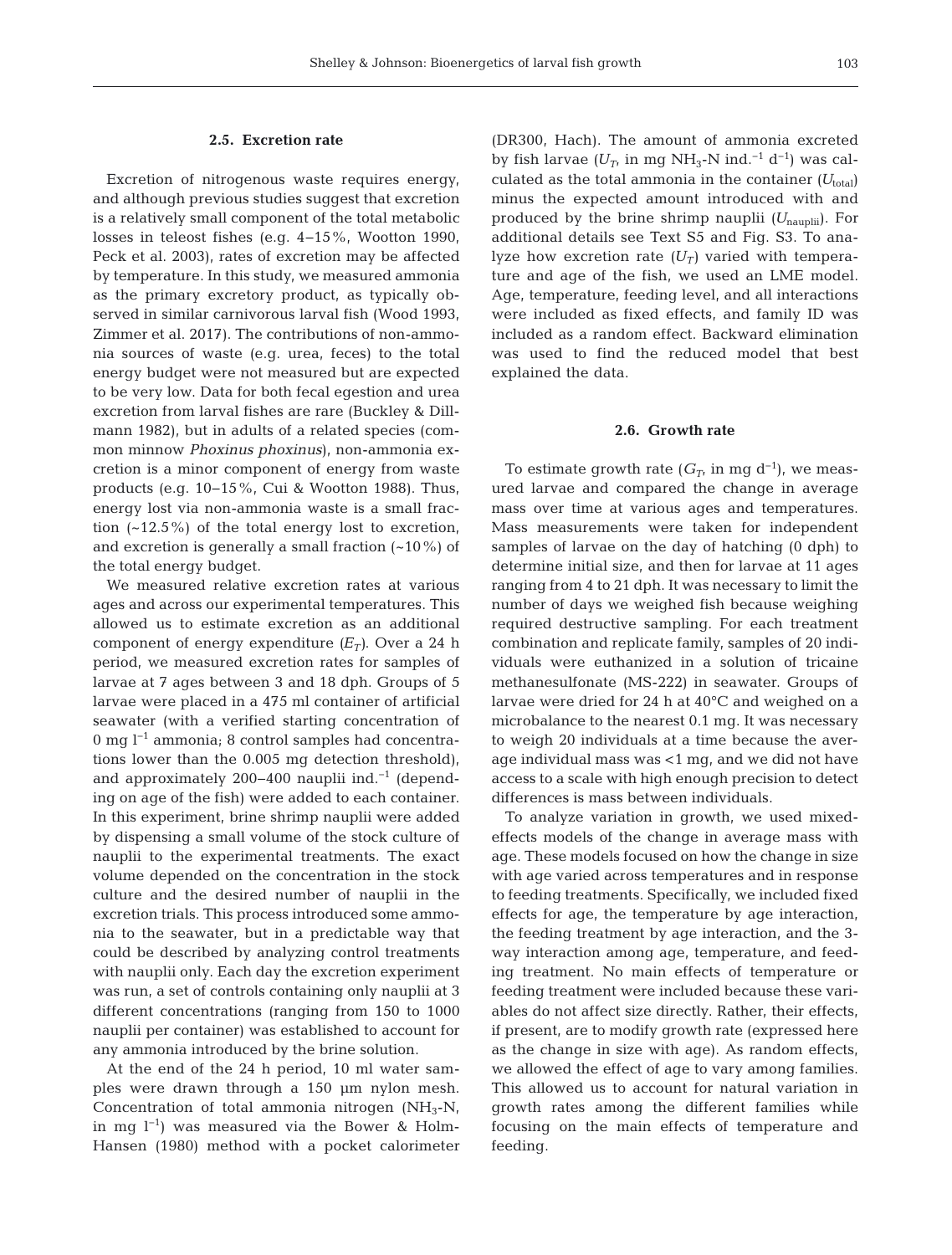#### **2.7. Bioenergetic analyses**

The energy available for growth is proportional to the difference between energy intake  $(I_T)$  and energy expenditure  $(E_T)$  at each temperature. Both of these components include multiple physiological processes and can be expanded and described as  $G_T =$  $AE_T C_T - R_T - U_T$ , where  $G_T$  is energy accumulated in the body in the form of biomass. The major processes that govern intake are assimilation efficiency  $(AE_T)$  and food consumption  $(C_T)$ , whereas the major processes that govern expenditure are respiration  $(R_T)$  and excretion  $(U_T)$ . Each of these component processes is expected to vary with temperature *(T)*, but may do so to different extents (Winberg 1960, Fry 1971, Wootton 1990, Koch et al. 1992). In the analysis, we compared the temperature-dependent processes of consumption, respiration, and excretion to the temperature-dependent patterns of growth. To determine energy budgets, each of the measured rates was converted to a common currency of total energy acquired or lost  $(J \text{ ind.}^{-1})$  by summing the expected, daily rate over an 18 d period (the duration of our growth study) for the range of temperatures sampled (16−28°C). To convert consumption rate (nauplii ind. $^{-1}$  d<sup>-1</sup>) to energy, we multiplied the number of nauplii consumed by the average energy content of 1 brine nauplius (3.39  $\times$  10<sup>-2</sup> J, Vanhaecke et al. 1983) To convert number of nauplii consumed to biomass consumed, we multiplied by the average mass of  $1.59 \times 10^{-3}$  mg nauplius<sup>-1</sup> (Vanhaecke et al. 1983). To convert respiration rate (mg  $O_2$  ind.<sup>−1</sup> d<sup>−1</sup>) to energy (J), we multiplied by the oxycalorific constant of 13.6 J mg<sup>-1</sup> O<sub>2</sub> respired (Elliott & Davison 1975). To convert excretion rate (mg NH<sub>3</sub>-N ind.<sup>-1</sup> d<sup>-1</sup>), we multiplied by 24.8 J mg<sup>-1</sup> NH3-N excreted (Elliott & Davison 1975). To convert growth in mass (mg  $d^{-1}$ ) to the amount of energy accumulated per fish per day, we

multiplied by the energy density of 21.97 J mg−1 dry *L. tenuis* tissue (D. Johnson unpubl. data).

## **2.8. Inferring assimilation efficiency**

After we experimentally determined the rates and energy equivalents of food consumption, respiration, excretion, and growth across temperatures, we compared patterns of growth to patterns of the underlying energetic processes that were measured in this study. To account for additional energy used for converting digested food into energy for the body,  $AE<sub>T</sub>$ was calculated by taking the sum of the energetic equivalent of growth and the amount of energy lost from respiration and excretion, divided by the amount of food energy consumed.

## **3. RESULTS**

### **3.1. Consumption rate**

We measured prey consumption rates for a sample of 93 grunion larvae from 15 families. Consumption rate was adjusted for natural mortality of nauplii and increased significantly with both age and temperature (Table 1). The interaction between these 2 variables was not significant, indicating that the increase in consumption rate with temperature did not change appreciably with age (Fig. 2). The feeding levels in the main experiment did not have a significant effect on consumption rates in 1 d trials, indicating no compensatory response by larvae growing under lowfood conditions, nor were any of the higher-order interactions significant. For a fish at the average age (10 dph) and temperature (22°C), average consumption rate was  $160.4 \pm 13.1$  (SE) nauplii ind.<sup>-1</sup> d<sup>-1</sup> (see Table S2 in the Supplement for conversions to biomass of nauplii and energy consumed per unit biomass of fish). For every degree increase in temperature, food consumption increased by  $5.2 \pm 1.47$ nauplii ind.<sup>−1</sup> d<sup>−1</sup> (p = 6.16 × 10<sup>-4</sup>). For every day increase in age, food consumption increased by 14.9  $± 2.59$  nauplii ind.<sup>-1</sup> d<sup>-1</sup> (p = 6.47 × 10<sup>-8</sup>). The Q<sub>10</sub> value for the effect of temperature on daily consumption rate was 1.778 (95% CI: 1.312, 2.382).

In addition to the general increases with temperature and age, the families (which were full-sibling

Table 1. Summary of the linear mixed-effects models of the effects of age and temperature on the feeding rates of larval grunion *Leuresthes tenuis* (n = 93 larvae)

| Source                         | Coefficient | SE.    | Estimated<br>$df_{\rm Resid}$ | t.       | р                     |  |  |
|--------------------------------|-------------|--------|-------------------------------|----------|-----------------------|--|--|
| <b>Fixed effects</b>           |             |        |                               |          |                       |  |  |
| Intercept                      | $-97.431$   | 38.534 | 76.857                        | $-2.528$ | $1.40 \times 10^{-2}$ |  |  |
| Age                            | 14.939      | 2.594  | 51.206                        | 5.760    | $4.81 \times 10^{-7}$ |  |  |
| Temperature                    | 5.166       | 1.471  | 89.999                        | 3.512    | $6.97 \times 10^{-4}$ |  |  |
| <b>Random effect variances</b> |             |        |                               |          |                       |  |  |
| Family                         | 632.800     |        |                               |          |                       |  |  |
| Residual                       | 2131.100    |        |                               |          |                       |  |  |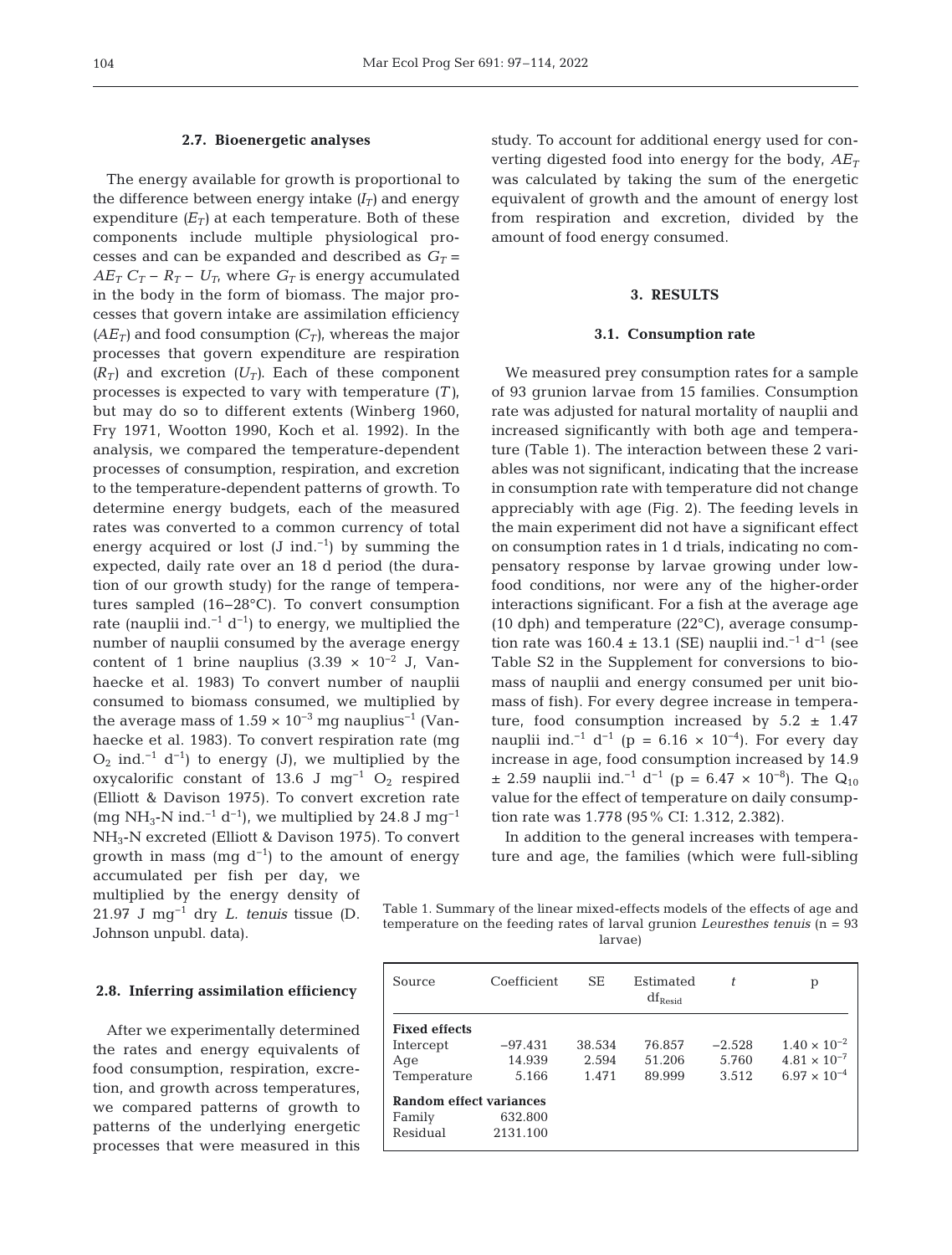300 Consumption rate (nauplii ind.<sup>-1</sup> d<sup>-1</sup>) 21°C to 24°C  $\overline{a}$ ٠Â. 16°C to 20°C Î. 250 e<br>F 200 o Di 150 100  $\overline{a}$  $\hat{\mathbf{z}}$ 50  $\bar{\mathbf{q}}$  $\overline{3}$  $\overline{7}$  $\dot{8}$  $10$ 5 6 9  $\overline{4}$ Age (days post hatch)

25°C to 28°C

Fig. 2. Food consumption rate measured from 24 h feeding experiments with single *Leuresthes tenuis* larvae of various ages and housed at a range of temperatures (16−28°C). Temperature was included as a continuous variable in all analyses, but for display, data are grouped by temperature and lines evaluated at the midpoint temperature for each group are included to illustrate how average consumption changed with both age and temperature (blue, dotted = 18 $^{\circ}$ C; green, dashed = 22 $^{\circ}$ C; red, solid = 26 $^{\circ}$ C). n = 93 larvae from 15 families

groups) exhibited a moderate degree of consistency in consumption rates. Expressed as percentages of the total variation, and calculated from the random effect variances, the among-family component of variation was 20.9%, suggesting that prey consumption rates exhibit a moderate degree of repeatability among larvae of a single family. Some families tended to feed at higher-than-average rates (for a given age and temperature) and other families tended to feed at lower-than-average rates, re -

gardless of the particular larva being tested. For context, temperature explained 8.81%, of the overall variation in feeding rates.

## **3.2. Respiration rate**

Rates of respiration were measured for a total of 1274 larval fish from 40 families. Respiration rate increased significantly with age and temperature, was lower overall for fish from the low-food treatments, and the interaction between age and temperature



was significant (Table 2). Overall, temperature sensitivity increased with age, and respiration was highest for older fish at high temperatures (Fig. 3). The increase in respiration rates with age reflects the growth and increase in size of larvae, and the decrease in respiration rates with feeding level is consistent with the smaller average size of fish that were fed lower rations throughout the experiment. In addition, the mixed-effects analysis revealed consistent variation in respiration rates among families. Expressed as percentages of the total variation, the among-family component of variation was 46.0%.

Table 2. Summary of the linear mixed-effects model of the effects of age and temperature on the respiration rates of larval grunion *Leuresthes tenuis* (n = 1274 larvae)

| Source                         | Coefficient                                  | SE.                   | Estimated<br>$df_{\text{Resid}}$ | t        | p                              |  |
|--------------------------------|----------------------------------------------|-----------------------|----------------------------------|----------|--------------------------------|--|
| <b>Fixed effects</b>           |                                              |                       |                                  |          |                                |  |
| Intercept                      | 0.183                                        | $2.35 \times 10^{-2}$ | 1043                             | 7.806    | $1.43 \times 10^{-14}$         |  |
| Age                            | $-1.10 \times 10^{-2}$ $2.57 \times 10^{-3}$ |                       | 1247                             | $-4.272$ | $2.09 \times 10^{-5}$          |  |
| Temperature                    | $-4.93 \times 10^{-3}$ 9.83 $\times 10^{-4}$ |                       | 1233                             | $-5.105$ | $6.09 \times 10^{-7}$          |  |
| Feeding (Low)                  | $-1.31 \times 10^{-2}$ 4.80 $\times 10^{-3}$ |                       | 1143                             | $-2.730$ | 6.43 $\times$ 10 <sup>-3</sup> |  |
| Age:Temperature                | $7.93 \times 10^{-4}$ 1.16 $\times 10^{-4}$  |                       | 1245                             | 6.846    | $1.19 \times 10^{-11}$         |  |
| <b>Random effect variances</b> |                                              |                       |                                  |          |                                |  |
| Family                         | $2.08 \times 10^{-3}$                        |                       |                                  |          |                                |  |
| Residual                       | $2.44 \times 10^{-3}$                        |                       |                                  |          |                                |  |

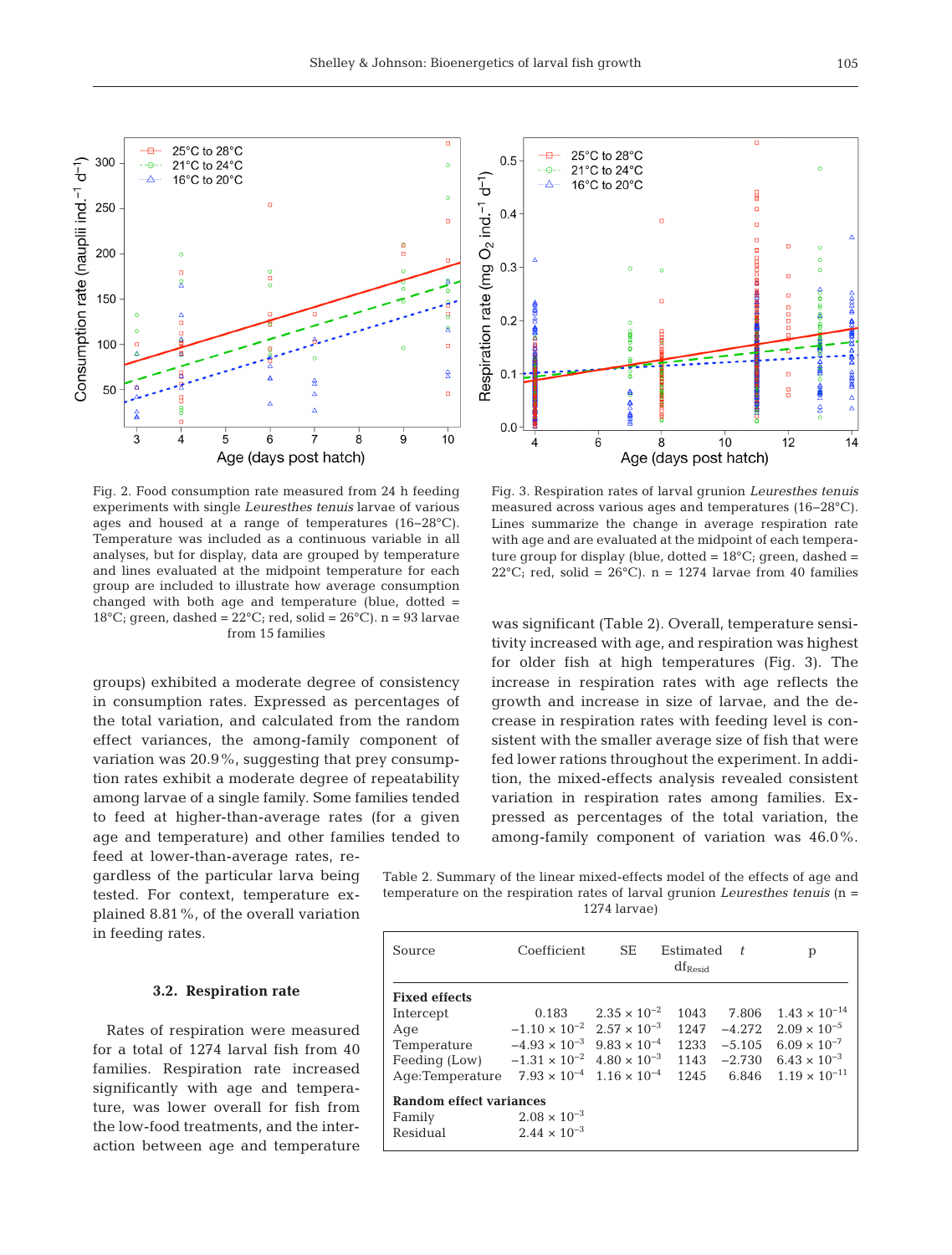These results suggest that larvae from the same family were highly similar with respect to respiration rate (for a given age and temperature). Temperature explained 9.15% of the overall variation. For a fish at the average age (10 dph) and temperature (22°C), average respiration rate was 0.134 (7.56  $\times$  $10^{-3}$  SE) mg O<sub>2</sub> ind.<sup>-1</sup> d<sup>-1</sup> for the highfood treatment and 0.127 (7.20  $\times$  10<sup>-3</sup> SE) mg O<sub>2</sub> ind.<sup>-1</sup> d<sup>-1</sup> for the low-food treatment. Rates of respiration per unit biomass of fish were nearly identical for high- and low-food fish, further suggesting that the lower respiration

rates of low-food fish was because of their smaller size at a given age (Table S2). The  $Q_{10}$  for a fish at 10 dph was estimated to be 1.230 (95% CI: 1.073, 1.381), although it should be noted that because of the interactive effects of age and temperature,  $Q_{10}$  values became slightly larger with age.

## **3.3. Excretion rate**

Rates of ammonia excretion by larval fish were measured during 88 trials, and on larvae from 8 families. Excretion rate increased significantly with both age and temperature (Table 3), but with a significant interaction indicating stronger effects of temperature on excretion at younger ages (Fig. 4). Larvae from the same family tended to have similar rates of excretion (at a given age and temperature), and the among-family component of variation accounted for  $22.6\%$  of the total. Temperature explained 4.90% of the overall variation. For a fish at the average age (10 dph) and temperature (22°C), average excretion rate was  $7.52 \times 10^{-3}$  (6.40 × 10<sup>-4</sup> SE) mg NH<sub>3</sub>-N d<sup>-1</sup>. The  $Q_{10}$  value for the effect of temperature on excretion rate was 1.231 (95% CI: 0.838, 1.623; also see Table S2 for amount of ammonia produced and energetic equivalent per unit of fish biomass).

## **3.4. Growth rate**

Growth rate was measured as the change in dry mass with age for 293 samples of 20 larvae from 68 families. Dry mass of larvae ranged from 0.30 to 1.90 mg ind.−1 and for a fish at the average temperature (22°C), the average growth rate for a fish from the high-food group was  $2.28 \times 10^{-2}$  (5.29  $\times 10^{-3}$  SE) mg  $d^{-1}$ , and the average growth rate for a fish from

Table 3. Summary of the linear mixed-effects model of the effects of age and temperature on excretion rates of larval grunion *Leuresthes tenuis* (n = 88 containers of larvae)

| Source                                                                      | Coefficient                                             | SE.                 | Estimated | $\pm$    | р                     |  |
|-----------------------------------------------------------------------------|---------------------------------------------------------|---------------------|-----------|----------|-----------------------|--|
|                                                                             |                                                         | $df_{\text{Resid}}$ |           |          |                       |  |
| <b>Fixed effects</b>                                                        |                                                         |                     |           |          |                       |  |
| Intercept                                                                   | $-1.11 \times 10^{-2}$ 4.12 $\times 10^{-3}$            |                     | 80.78     | $-2.684$ | $8.82 \times 10^{-3}$ |  |
| Age                                                                         | $1.56 \times 10^{-3}$ $4.67 \times 10^{-4}$ 78.13 3.348 |                     |           |          | $1.25 \times 10^{-3}$ |  |
| Temperature                                                                 | $5.71 \times 10^{-4}$ $1.84 \times 10^{-4}$ 77.88 3.111 |                     |           |          | $2.60 \times 10^{-3}$ |  |
| Age:Temperature $-4.37 \times 10^{-5}$ $2.11 \times 10^{-5}$ 78.20 $-2.076$ |                                                         |                     |           |          | $4.11 \times 10^{-2}$ |  |
| Random effect variances                                                     |                                                         |                     |           |          |                       |  |
| Family                                                                      | $2.30 \times 10^{-6}$                                   |                     |           |          |                       |  |
| Residual                                                                    | $7.86 \times 10^{-6}$                                   |                     |           |          |                       |  |

the low-food group was  $1.55 \times 10^{-2}$  (5.28  $\times 10^{-3}$  SE) mg d−1. Patterns of growth were complex, and this was reflected in the analysis by a significant, 3-way interaction describing how the change in mass with age (our measurement of average growth) also de pended on level of feeding and temperature (Table 4). In other words, feeding level significantly altered the relationship between temperature and growth rate. For the high-food group, growth rate increased by  $1.14 \times 10^{-3}$  (4.89 × 10<sup>-4</sup> SE; p = 1.98 × 10<sup>-2</sup>) mg d<sup>-1</sup> for every degree increase in temperature (see increase in slopes of solid lines in Fig. 5). In contrast, for the low-food group, growth rate decreased by 4.15 × 10−4



Fig. 4. Ammonia excretion rate measured from 24 h feeding experiments. There were 5 *Leuresthes tenuis* larvae per container, and excretion was evaluated across various ages and temperatures (16−28°C). Lines summarize change in average excretion rate with age and are evaluated at the midpoint of each temperature group for display (blue, dotted =  $18^{\circ}$ C; green, dashed =  $22^{\circ}$ C; red, solid =  $26^{\circ}$ C). n = 88 containers of larvae from 8 families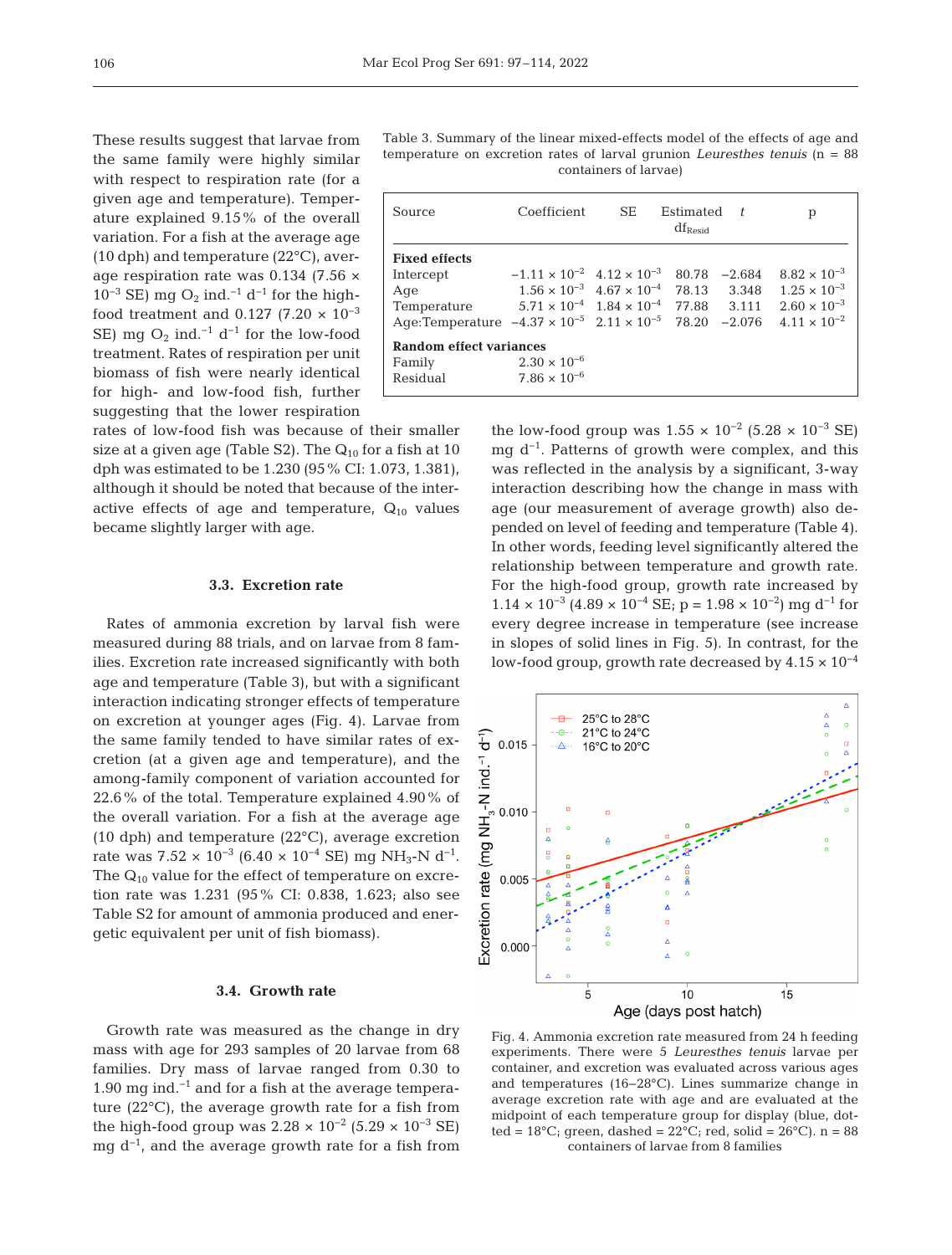Table 4. Summary of the linear mixed-effects model of growth in mass of larval grunion *Leuresthes tenuis* (n = 293 samples of 20 larvae each). In this analysis, growth was measured from the change in average mass with age, and the coefficient associated with the effect of age represents average growth rate. Coefficients for the interaction terms describe how growth rates were modified by temperature, feeding, or a combination of the two factors. Residual df = 284

| Source                                             | Coefficient            | SE.                            | df | t        | р                      |
|----------------------------------------------------|------------------------|--------------------------------|----|----------|------------------------|
| <b>Fixed effects</b>                               |                        |                                |    |          |                        |
| Intercept                                          | 0.534                  | $6.98 \times 10^{-2}$          | 1  | 7.651    | $2.57 \times 10^{-10}$ |
| Age                                                | $-2.42 \times 10^{-3}$ | $1.19 \times 10^{-2}$          | 1  | $-0.204$ | 0.839                  |
| Age:Temperature                                    | $1.14 \times 10^{-3}$  | $4.89 \times 10^{-4}$          | 1  | 2.344    | $1.98 \times 10^{-2}$  |
| Age:Feeding                                        | $2.70 \times 10^{-2}$  | $1.53 \times 10^{-2}$          | 1  | 1.765    | $7.69 \times 10^{-2}$  |
| Age:Temperature: $-1.56 \times 10^{-3}$<br>Feeding |                        | 6.89 $\times$ 10 <sup>-4</sup> | 1  | $-2.267$ | $2.35 \times 10^{-2}$  |
| Random effect variances                            |                        |                                |    |          |                        |
| Family                                             | 0.191                  |                                |    |          |                        |
| AqelFamily                                         | $5.74 \times 10^{-4}$  |                                |    |          |                        |
| Residual                                           | $3.16 \times 10^{-2}$  |                                |    |          |                        |



Fig. 5. Growth as evaluated by changes in dry mass with age. Points represent average mass per *Leuresthes tenuis* larva and were derived from groups of 20 larvae weighed together. Lines represent change in average mass with age and are grouped by feeding level (solid = high food; dashed = low food) and evaluated at the midpoints of temperature groups for display (blue =  $18^{\circ}$ C; green =  $22^{\circ}$ C; red =  $26^{\circ}$ C). n = 293 samples of larvae from 68 families

 $(4.90 \times 10^{-4} \text{ SE}; \text{ p} = 1.98 \times 10^{-2}) \text{ mg d}^{-1}$  for every degree increase in temperature (see decline in slopes of dashed lines in Fig. 5). When evaluating variation in mass (at a given age and temperature), the amongfamily component of variation accounted for 85.8% of the total. It should be noted that mass measurements were made on groups of larvae. The variance summarized by the mixed-effects model does not include among-individual variation in mass that is undoubtedly prevalent in nature but was not practical to measure within this study be cause the mass of a single larva was near the limit of precision of the electronic balance.

# **3.5. Energy budgets and assimilation efficiency**

Rates of food consumption, respiration, and excretion all increased with temperature. However, when converted to units of energy, and integrated over the 18 d period for which growth was measured, the overall magnitude of energy and degree of change with temperature was large for

food consumption (Fig. 6A), moderate for respiration (Fig. 6B), and minor for excretion (Fig. 6C). A comparison of these components of the energy budget suggested that higher temperatures resulted in a greater surplus of energy (Fig. 6D), largely because increases in the energy acquired by increased food consumption at higher temperatures outpaced the increases in metabolic costs. Note that of the general, bioenergetic patterns summarized in Fig. 1, the results most closely matched scenario B. Based on the observed difference between energy intake and expenditure when food was unrestricted (solid lines in Fig.  $6D$ , energy surplus increased strongly with temperature. When food was more limiting (dashed lines in Fig. 6D), the results shifted to a pattern more similar to scenario D, with a peak in energy surplus followed by a decline at higher temperatures.

When food was not limiting, biomass growth increased with temperature (Fig. 5), but not as strongly as one would expect based on the increase in surplus energy revealed by the comparison of food energy consumed vs. energy used in respiration and excretion (Fig. 6D). These results indicated that assimilation efficiency decreased steadily with temperature when food was abundant (Fig. 7). When food was limiting, the pattern was more complex. The comparison of energy budgets suggested a slight peak in surplus of energy within the range of temperatures tested, and thus a slight, hump-shaped relationship between temperature and growth. However, our measurements of mass suggested an incremental and consistent decline in growth across the temperature range (see Fig. 5; also note that analyses revealed no significant nonlinearities in growth with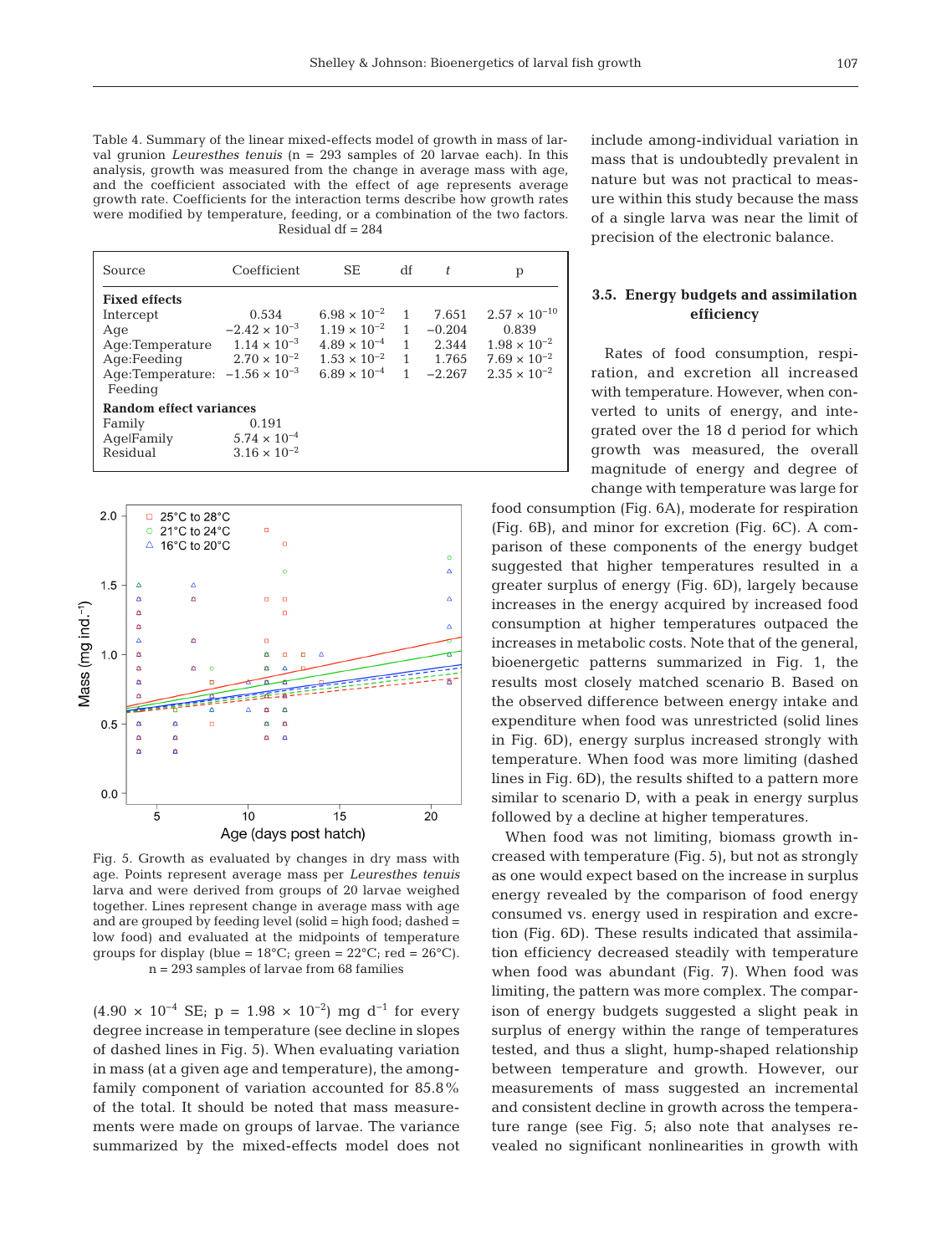

Fig. 7. Temperature-dependent patterns of assimilation efficiency of *Leuresthes tenuis* larvae evaluated under food saturation (high food) and food limitation (low food). Shaded regions represent 95% confidence bands

Temperature (°C)

temperature). These results suggest that in the lowfood treatments, assimilation efficiency remained fairly high across temperatures, with a slight dip in the middle of the temperature range (Fig. 7).

Fig. 6. Summary of the energy budget of *Leuresthes tenuis* larvae over ages 3−21 d post hatching. *Y*-axes are in units of J fish−1. (A) Energy consumed from food. (B) Respiration loss. (C) Excretion loss across temperature. (D) Difference between energy intake (solid line) and energy expenditure (respiration plus excretion; dotted-and-dashed line) represents surplus energy available for growth. Shaded regions represent 95% confidence bands. Dashed lines in panels A, B, and D illustrate bioenergetic rates in the low-food treatment in which food consumption was limited to a maximum of ~150 nauplii fish−1 d−1 (see Section 2). Rates of excretion loss did not differ significantly between high- and low-food treatments and are not separated for display

### **4. DISCUSSION**

26 28

The patterns of growth observed in this study were generally consistent with predictions derived from independent measures of the effects of temperature on food consumption rates, respiration rates, and excretion rates. Our results suggest that these processes are the main mechanisms that determine energy available for growth, and that the relationships be tween temperature and growth are ultimately determined by the relative sensitivities of energy intake and energy expenditure to changes in temperature. In this study, as temperature increased, energy intake and energy expenditure both increased, but the rate of intake increased more rapidly than the rate of expenditure, suggesting that as long as food was not limited, there was a greater surplus of energy for growth at the higher range of temperatures. The ob served patterns of growth aligned well with this prediction, and we observed faster growth of larvae at higher temperatures when food was not limiting.

However, by manipulating food availability, we forced a shift in the temperature sensitivities of bio energetic processes. As predicted by our hypothesis, this was accompanied by a change in the relationship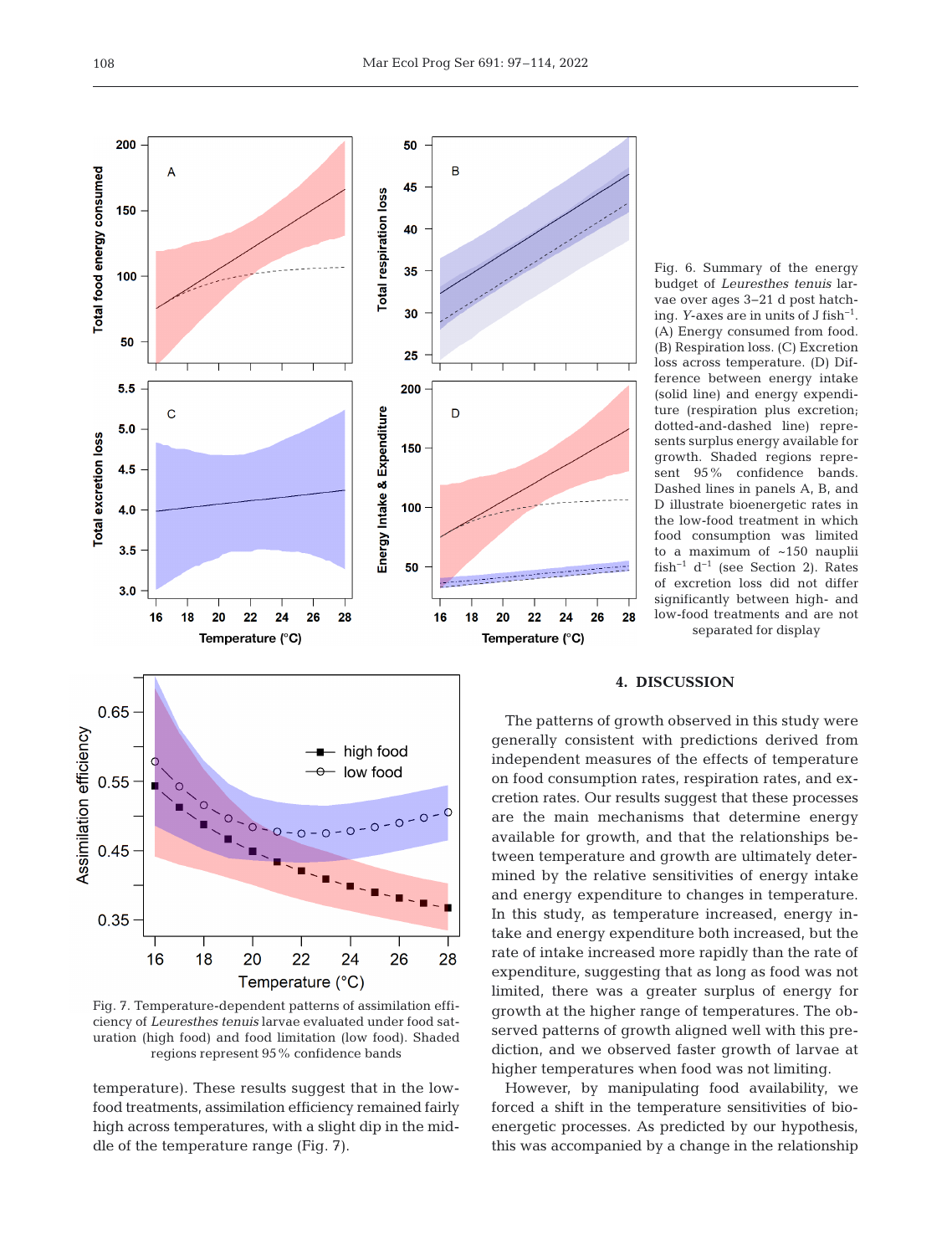109

between temperature and growth (see Fig. 1B,D). Restricting food affected the relationship between temperature and energy intake but did not alter the relationship between temperature and energy expenditure. At both levels of feeding in this study, enough food was offered to promote growth across the range of experimental temperatures. However, over the duration of the experiment, the feeding levels in the low-food treatment restricted intake in a manner that depended on temperature. In the low-food treatment, there was more food available than what an average fish could consume at low temperatures; however, at high temperatures, fish had the capacity to consume more than what was offered, and increases in feeding rates were hindered by food availability. Despite an initial increase in intake with temperature, limited food availability caused the intake function for the low-food treatment to slow and ultimately plateau with temperature (Fig. 6A). As a result, expenditure increased more rapidly than intake did at high temperatures. Consistent with our general hypothesis, growth in mass increased with temperature when food was unlimited and feeding capacity could increase rapidly with temperature (as predicted in Fig. 1B and observed in the high-food treatment). In contrast, when food was limited such that the relationship between temperature and intake was decelerating over much of the temperature range (as predicted in Fig. 1D), growth decreased with temperature. These results support the hypothesis that temperature sensitivities of bioenergetic components can influence growth, but they also emphasize that the effects can depend on ecological context (e.g. food availability). Importantly, the feeding levels used in our experiments were by no means extreme. Similar limitations in food availability may be common in nature, especially for planktivorous fishes (Werner & Blaxter 1980, Anderson & Sabado 1995, Donelson et al. 2010), and in general, the relationship between temperature and growth may hinge on the overall availability of food.

It is difficult to project the long-term effects of ocean warming on growth, but at above-average ocean temperatures, marine productivity is expected to de crease overall (Doney et al. 2012, Gregg & Rousseaux 2019). If the decrease in production is strong enough, our results suggest that larval growth may ultimately decline with ocean warming because even though larvae have the capacity to consume more food when temperatures are high, restrictions on food availability combined with increased energetic costs of maintenance under higher temperatures may result in less energy available for growth. Understanding how ocean productivity will change as ocean temperatures rise is a major challenge, but our study emphasizes the importance of knowing how the abundance of zooplankton is expected to respond to climate change, since the availability of zooplankton prey may have large effects on the growth and subsequent survival of larval fish (Houde 1989).

Of the 3 bioenergetic rates measured, consumption was the most sensitive to temperature  $(Q_{10}$  of 1.778; greater slope in Fig. 6). Sensitivity was less for respiration ( $Q_{10}$  = 1.230) and excretion ( $Q_{10}$  = 1.231). Excretion was by far the smallest component of the energy budget (Fig. 6), and although we did not measure non-ammonia wastes, studies on other fish species suggest that these wastes account for  $~15\%$  of the energy devoted to excretion (Cui & Wootton 1988). Even if the production of non-ammonia wastes responded to temperature differently than ammonia production did, it is unlikely that this would have much of an effect on the overall relationship between temperature and surplus energy. The  $Q_{10}$  values for respiration of larval grunion may be slightly below average, but are within the range that is commonly reported for fishes. For example, a recent review of larval fishes found that respiration  $Q_{10}$  values ranged from 1.23 to 4.77 in a sample of 14 studies (Peck & Moyano 2016). Published  $Q_{10}$  values for feeding rate are rare, but from data published in 3 studies of larval fishes (mummichog *Fundulus heteroclitus*, Radtke & Dean 1979; olive flounder *Paralichthys olivaceus*, Dou et al. 2000; yellowtail clownfish *Amphiprion clarkii*, Ye et al. 2011), we calculated  $Q_{10}$  values of 13.99, 2.06, and 5.54, respectively. Reported  $Q_{10}$  values for excretion rates are similarly rare, but from published data we were able to estimate  $Q_{10}$  values of 3.85, 1.60, and 1.29 for larvae of turbot *Scophthalmus maximus* (Finn & Rønnestad 2003), Pacific cod *Gadus macrocephalus* (Lee et al. 2012), and *P. olivaceus* (Lee 2015), respectively. Although comparative data are relatively rare, it seems that bioenergetic rates of larval grunion exhibit a relatively low thermal sensitivity. It is possible that the low sensitivity of grunion energetic rates to temperature is an adaptation to living in a temperate environment where wide fluctuations in temperature are the norm (e.g. Gilbert & Miles 2019). During the spawning season (March−July), water temperatures near our collection site can range from 12 to 25°C, especially if one includes nearby estuaries inhabited by grunion (Allen & Horn 1975). It is easy to see how a low sensitivity of energy expenditure to temperature would be an advantage under such conditions.

In general, it may be hypothesized that the capacity to acquire surplus energy diminishes as organisms near their thermal limits (e.g. as depicted in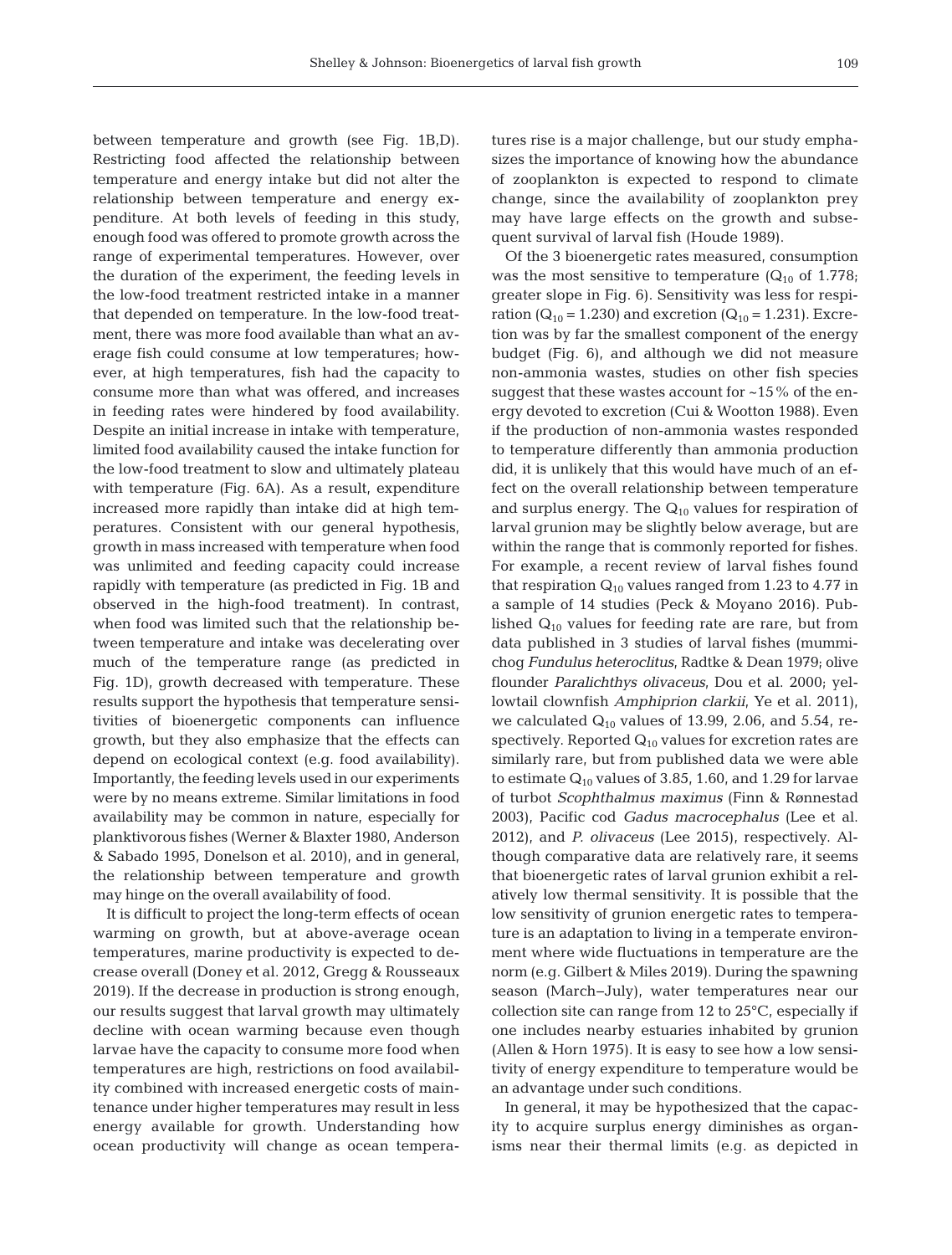Fig. 1D). Although we evaluated energetics and growth across the purported thermal range of this species (Ehrlich & Muszynski 1982), we did not see a decline in the surplus energy available for growth when food was not limited experimentally. Mortality rates in creased exponentially with temperature, and it was difficult to keep grunion larvae alive at temperatures above 28°C. It is possible that other aspects of physiology fail and lead to mortality before a decline in surplus energy can be detected. If survival of grunion larvae could have been sustained at higher temperatures, perhaps we would have seen a decline in surplus energy. Another possibility is that there was selective loss of individuals at high temperatures. If the shapes of the bioenergetic curves varied among individuals such that some individuals did experience a loss in surplus energy at high temperatures, these individuals would be more likely to die under higher temperature conditions. The degree and importance of such individual variation is not yet known. Our study identified substantial variation in the overall rates of consumption, respiration, and excretion among families (see below), but the study was not designed to evaluate variation in the shape of their responses with temperature. Future studies of how the functional form of energy budgets varies among individuals or families will be valuable for understanding the selective effects of ocean warming on populations.

The design of our experiment allowed us to evaluate assimilation efficiency across temperatures, and we found that grunion developing in a high-food environment exhibited a consistent drop in assimilation efficiency with temperature. In contrast, grunion in the low-food treatments exhibited higher assimilation efficiencies, and a slight, U-shaped pattern of change with temperature. Effects of temperature on assimilation efficiency can be direct or indirect (Bobka et al. 1981, Cui & Wootton 1988). One indirect effect that may be particularly important is a decline in assimilation efficiency that occurs simply because feeding rate is increased (Sprung 1984). With more food moving through the gastrointestinal tract, ab sorption of nutrients may be less efficient (reviewed by Blaxter 1963), perhaps because increased rates of consumption stimulate peristalsis and quicker movement of food through the intestine, and perhaps because larger volumes of food traveling through the intestine as a bolus have a smaller surface area to volume ratio, and proportionately less contact with the absorptive surfaces of the intestine. Whatever the mechanism, reductions in assimilation efficiency with feeding rate appear to be common. For instance,

Boehlert & Yoklavich (1984) observed a decrease in carbon assimilation efficiency for larval herring as food density increased, suggesting that the associated gross growth efficiency also decreased. In another study of larval herring, Kiorbøe et al. (1987) observed a plateau in growth at high feeding rates, most likely due to decreased assimilation efficiency. Others have observed a similar decrease in gross growth efficiency at high levels of feeding (Houde & Schekter 1983, Checkley 1984, Rendleman et al. 2018).

A direct effect of temperature on assimilation may be because of effects of temperature on digestive enzymes (Somero 1969, Dong & Somero 2009) or the action of involuntary muscles of the gastrointestinal tract (Jobling & Davies 1979). In general, enzymatic reactions speed up with temperature, perhaps contributing to higher assimilation efficiency. In addition, there may be some degree of plasticity in digestive enzyme expression. However, these effects may be more noticeable when feeding levels are low. Plasticity in digestive enzyme expression is likely to be much smaller than plasticity in feeding rate, and when food is consumed more quickly, the increases in enzymatic efficiency may be overwhelmed by declines in efficiency associated with faster feeding rates. When less food is available, less food moves through the gastrointestinal tract, and slower but more efficient digestion along with boosted enzymatic activity at higher temperatures may explain the slight increase in assimilation efficiency observed in the low-food treatments.

In response to warming, assimilation efficiency is an important process to consider. Our results suggest that assimilation efficiency can decrease sharply with temperature, and a decline in assimilation efficiency as temperature increases may be a general expectation for several reasons. Feeding rates often increase with temperature (Radtke & Dean 1979, Fonds et al. 1992), and direct measurements of assimilation efficiency have found that efficiency can decline with feeding rate (e.g. Houde & Schekter 1983, Boehlert & Yoklavich 1984, Theilacker 1987). In a review of the effects of temperature on various species of marine fish larvae, Houde (1989) used an energy budget model to reason that assimilation efficiency should decline an average of 17% over a temperature range of 10 to 30°C. This analysis highlighted an important effect, but it should be noted that species found in warm water may be adapted to assimilate their food more efficiently under warm conditions, and such ef fects may diminish the magnitude of within- species responses. In our study, we observed a much greater decline in assimilation efficiency with temperature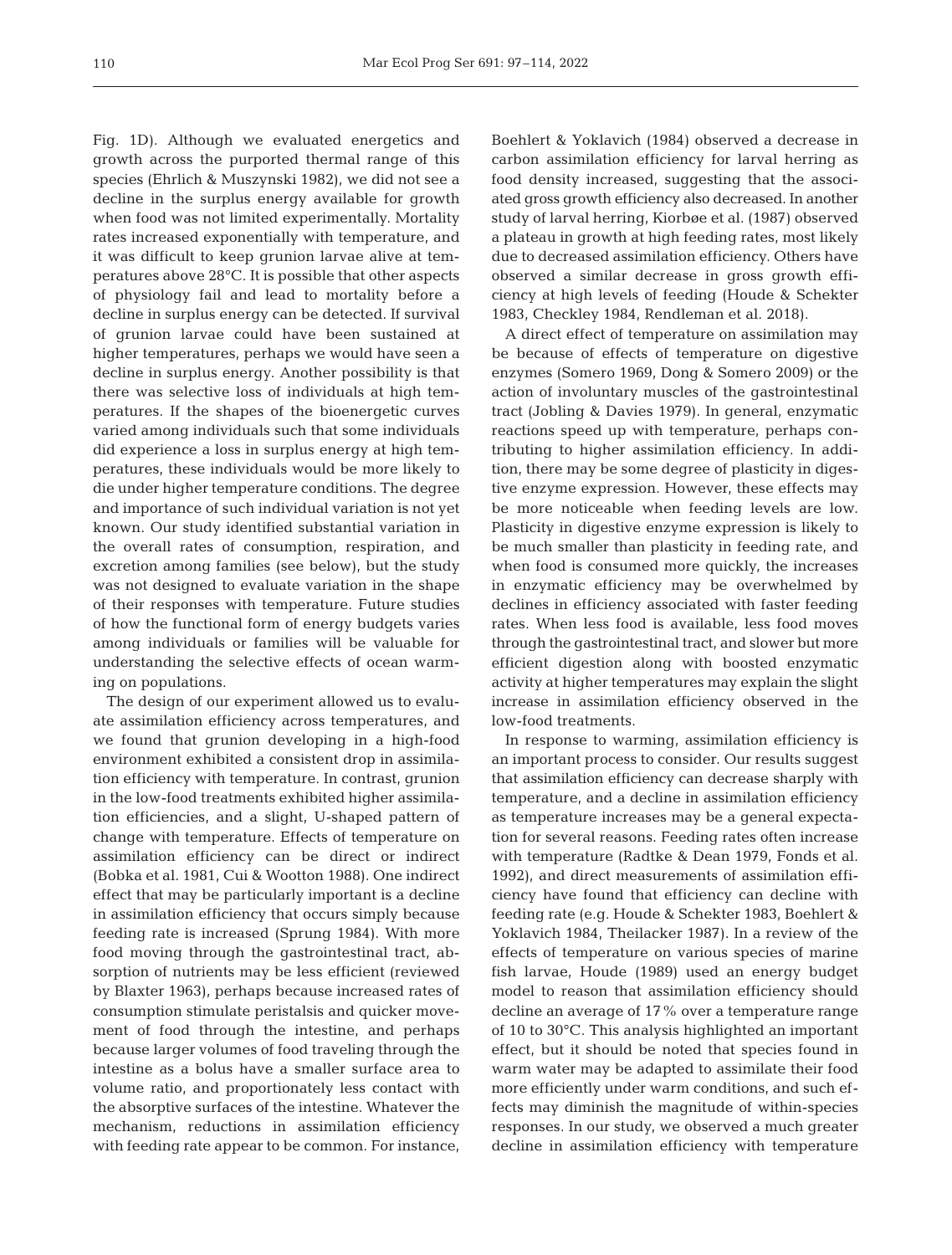(approximately 30% from 16 to 28°C when food was not limited). These results suggest that changes in assimilation efficiency can be an important effect of changes in seawater temperature. Even though as similation efficiency is a difficult process to measure, it can be highly sensitive to temperature, and any forecasts of the effects of climate change on growth of fishes should account for this process carefully.

In addition to the overall effects of temperature on energetics and growth, we found that grunion larvae from the same family were similar with respect to rates of food consumption. In our analyses, the amongfamily component of variance provides a measure of within-family repeatability, and values were 20.9% for consumption, 46.0% for respiration, 22.6% for excretion, and 85.8% for growth, though mass was measured at the group level and this last percentage is high because total variation did not include amongindividual variation. Physiological traits of larvae may covary, and some of the family to family variation in respiration and excretion may reflect similarity in other traits such as body size. Moreover, the consistency among family members suggests that some of these traits may be appreciably heritable. Heritability summarizes the degree to which the phenotypic variation in a trait reflects genetic variation and thus provides a measurement of evolutionary potential (e.g. Johnson et al. 2010, Satterfield & Johnson 2020). Future studies examining heritability of physiological and behavioral responses to temperature will be important for measuring the potential for populations to evolve in response to climate change (Munday et al. 2013, Reusch 2014).

## **5. CONCLUSIONS**

Our study was motivated by the observation that the responses of growth rate to temperature can vary bioenergetics of growth may help explain much of this variability. The temperature dependence of growth varies because the processes that determine energy for growth are also influenced by temperature, but at varying rates. The temperature sensitivity of bioenergetic processes can also depend on ecological context. Here we tested the effects of food availability, but it is possible that other factors such as predation risk, salinity, or environmental oxygen levels affect bioenergetic processes and thus modify the relationships between temperature and energy available for growth (Lima & Dill 1990, Angilletta et al. 2002, Torres & Giménez 2020). In general, a more

detailed understanding of the bioenergetics underlying growth will be useful for projecting how growth rates are likely to change in a warming world. Growth of fish larvae can have a major influence on their probability of survival (Johnson et al. 2014) and is thus critical for successful recruitment and population replenishment (Sissenwine 1984, Houde 1987, Anderson 1988). Despite the inherent complexities involved, further studies of bioenergetics and growth will be important for anticipating the long-term health of populations as the climate continues to change (Angilletta et al. 2002, Humphries et al. 2004, Hoegh-Guldberg & Bruno 2010, Madeira et al. 2012).

*Acknowledgements*. Special thanks to S. Hamilton, D. Pace, and K. Martin for feedback on early drafts of the manuscript. We also thank E. Darin, A. Ganan, A. Gilligan, S. Patel, D. Satterfield, E. Siegfried, B. Stirling, V. Tran, C. Uy, and many others who helped in the lab. J. Chhor provided tremendous assistance with field collections and animal care, and Y. Ralph provided support in the CSULB Marine Lab. This study was supported in part by NSF award OCE-1948975 to D.W.J., and C.E.S. received funding from the Southern California Tuna Club, Los Angeles Rod and Reel Club, and the Richard B. Loomis Research Award from California State University, Long Beach.

#### LITERATURE CITED

- [Alexander MA, Scott JD, Friedland KD, Mills KE, Nye JA,](https://doi.org/10.1525/elementa.191)  Pershing AJ, Thomas AC (2018) Projected sea surface temperatures over the 21st century: changes in the mean, variability and extremes for large marine ecosystem regions of Northern Oceans. Elementa 6:9
- [Allen LG, Horn MH \(1975\) Abundance, diversity and sea](https://doi.org/10.1016/0302-3524(75)90035-3)sonality of fishes in Colorado Lagoon, Alamitos Bay, California. Estuar Coast Mar Sci 3: 371−380
- [Anderson JT \(1988\) A review of size-dependent survival](https://doi.org/10.2960/J.v8.a6)  during pre-recruit stages of fishes in relation to recruitment. J Northwest Atl Fish Sci 8:55-66
- [Anderson TW, Sabado BD \(1995\) Correspondence between](https://doi.org/10.1016/0022-0981(95)00011-F)  food availability and growth of a planktivorous temperate reef fish. J Exp Mar Biol Ecol 189:65-76
- across studies, species, and locations. Studying the [Angilletta MJ, Niewiarowski PH, Navas CA \(2002\) The evo](https://doi.org/10.1016/S0306-4565(01)00094-8)lution of thermal physiology in ectotherms. J Therm Biol 27: 249–268
	- Bailey K (1982) The early life history of the Pacific hake, *Merluccius productus.* Fish Bull 80:589-598
	- [Bates D, Mächler M, Bolker B, Walker S \(2015\) Fitting linear](https://doi.org/10.18637/jss.v067.i01)  mixed-effects models using lme4. J Stat Softw 67: 1−48
		- Blaxter JHS (1963) The feeding of herring larvae and their ecology in relation to feeding. Calif Coop Ocean Fish Invest Rep 10: 79−88
	- [Bobka MS, Jaeger RG, McNaught DC \(1981\) Temperature](https://doi.org/10.2307/1444232)  dependent assimilation efficiencies of two species of terrestrial salamanders. Copeia 1981: 417−421
	- [Boehlert GW, Yoklavich MM \(1984\) Carbon assimilation as](https://doi.org/10.1016/0022-0981(84)90199-0)  a function of ingestion rate in larval pacific herring, *Clupea harengus pallasi* Valenciennes. J Exp Mar Biol Ecol 79: 251−262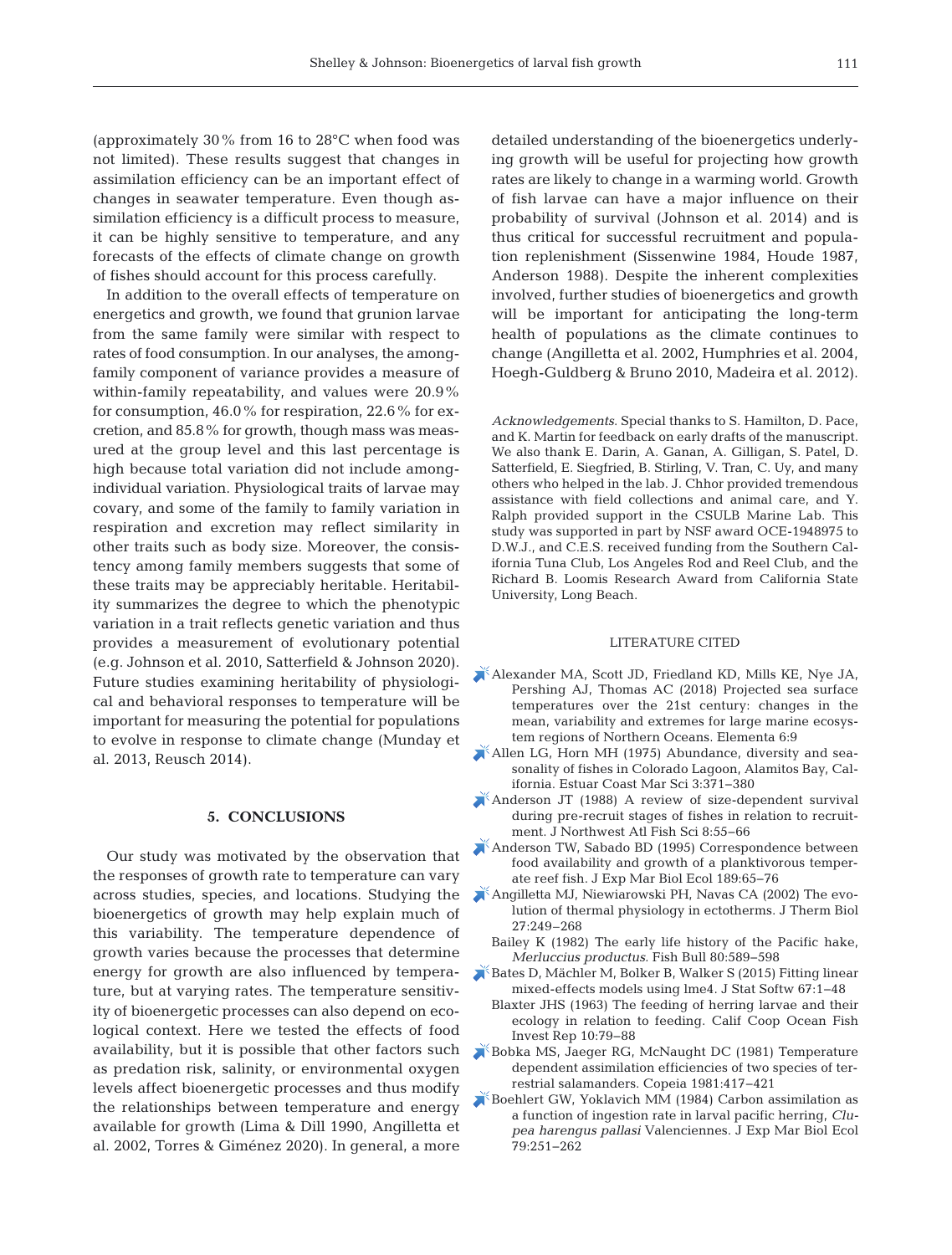- [Bower CE, Holm-Hansen T \(1980\) A salicylate−hypochlorite](https://doi.org/10.1139/f80-106)  method for determining ammonia in seawater. Can J Fish Aquat Sci 37: 794−798
	- Brett JR, Groves TDD (1979) Physiological energetics. In: Hoar WS, Randall DJ, Brett JR (eds) Fish physiology. Bioenergetics and growth. Academic Press, New York, NY, p 280−344
- [Buckley LJ, Dillmann DW \(1982\) Nitrogen utilization by lar](https://doi.org/10.1016/0022-0981(82)90119-8)val summer flounder, *Paralichthys dentatus* (Linnaeus). J Exp Mar Biol Ecol 59:243-256
- [Buckley LJ, Caldarone EM, Lough RG \(2004\) Optimum tem](https://doi.org/10.1046/j.1365-2419.2003.00278.x)perature and food-limited growth of larval Atlantic cod (*Gadus morhua*) and haddock (*Melanogrammus aeglefinus*) on Georges Bank. Fish Oceanogr 13: 134−140
- [Byrne M, Przeslawski R \(2013\) Multistressor impacts of](https://doi.org/10.1093/icb/ict049)  warming and acidification of the ocean on marine invertebrates' life histories. Integr Comp Biol 53: 582−596
- [Checkley DM Jr \(1984\) Relation of growth to ingestion for](https://doi.org/10.3354/meps018215)  larvae of Atlantic herring *Clupea harengus* and other fish. Mar Ecol Prog Ser 18: 215−224
- [Claramunt RM, Wahl DH \(2000\) The effects of abiotic and](https://doi.org/10.1577/1548-8659(2000)129%3C0835%3ATEOAAB%3E2.3.CO%3B2)  biotic factors in determining larval fish growth rates: a comparison across species and reservoirs. Trans Am Fish Soc 129:835-851
- [Clarke A, Johnston NM \(1999\) Scaling of metabolic rate](https://doi.org/10.1046/j.1365-2656.1999.00337.x)  with body mass and temperature in teleost fish. J Anim Ecol 68: 893−905
- [Cui Y, Wootton RJ \(1988\) Bioenergetics of growth of a](https://doi.org/10.1111/j.1095-8649.1988.tb05484.x)  cyprinid, *Phoxinus phoxinus*: the effect of ration, temperature and body size on food consumption, faecal production and nitrogenous excretion. J Fish Biol 33: 431−443
- [Donelson JM, Munday PL, McCormick MI, Pankhurst NW,](https://doi.org/10.3354/meps08366)  Pankhurst PM (2010) Effects of elevated water temperature and food availability on the reproductive performance of a coral reef fish. Mar Ecol Prog Ser 401:233-243
- [Doney SC, Ruckelshaus M, Duffy JE, Barry JP and others](https://doi.org/10.1146/annurev-marine-041911-111611)  (2012) Climate change impacts on marine ecosystems. Annu Rev Mar Sci 4: 11−37
- [Dong Y, Somero GN \(2009\) Temperature adaptation of](https://doi.org/10.1242/jeb.024505)  cytosolic malate dehydrogenases of limpets (genus *Lot*tia): differences in stability and function due to minor changes in sequence correlate with biogeographic and vertical distributions. J Exp Biol 212: 169−177
- [Dou S, Seikai T, Tsukamoto K \(2000\) Feeding behavior of](https://doi.org/10.1111/j.1095-8649.2000.tb00763.x)  Japanese flounder larvae under laboratory conditions. J Fish Biol 56:654–666
- [Ehrlich KF, Farris DA \(1972\) Some influences of temperature](https://doi.org/10.1007/BF00366324)  on the rearing of the grunion *Leuresthes tenuis*, an atherine fish. Mar Biol 12: 267−271
- [Ehrlich KF, Muszynski G \(1982\) Effects of temperature on](https://doi.org/10.1016/0022-0981(82)90161-7)  interactions of physiological and behavioural capacities of larval California grunion: adaptations to the planktonic environment. J Exp Mar Biol Ecol 60:223-244
- Elliott JM, Davison W (1975) Energy equivalents of oxygen consumption in animal energetics. Oecologia 19: 195−201
- Finn RN, Rønnestad I (2003) The effect of acute changes in temperature and light on the aerobic metabolism of embryos and yolk-sac larvae of turbot *(Scophthalmus maximus)*. Can J Fish Aquat Sci 60: 1324−1331
- [Fonds M, Cronie R, Vethaak AD, Van Der Puyl P \(1992\)](https://doi.org/10.1016/0077-7579(92)90014-6)  Metabolism, food consumption and growth of plaice *(Pleuronectes platessa)* and flounder *(Platichthys flesus)* in relation to fish size and temperature. Neth J Sea Res 29: 127−143
- **F**ry FEJ (1971) The effect of environmental factors on the physiology of fish. Fish Physiol 6: 1−98
- $\overline{G}$ Gilbert AL, Miles DB (2019) Spatiotemporal variation in thermal niches suggests lability rather than conservatism of thermal physiology along an environmental gradient. Biol J Linn Soc 128:263-277
- [Govoni JJ, Boehlert GW, Watanabe Y \(1986\) The physiology](https://doi.org/10.1007/BF00005160)  of digestion in fish larvae. Environ Biol Fishes 16:59-77
- $\chi$ <sup>K</sup> [Green BS, Fisher R \(2004\) Temperature influences swim](https://doi.org/10.1016/j.jembe.2003.09.001)ming speed, growth and larval duration in coral reef fish larvae. J Exp Mar Biol Ecol 299: 115−132
- [Gregg WW, Rousseaux CS \(2019\) Global ocean primary pro](https://doi.org/10.1088/1748-9326/ab4667)duction trends in the modern ocean color satellite record (1998−2015). Environ Res Lett 14: 124011
- [Gruber N, Hauri C, Lachkar Z, Loher D, Frölicher TL, Plat](https://doi.org/10.1126/science.1216773)tner GK (2012) Rapid progression of ocean acidification in the California Current System. Science 337: 220−223
- [Hartman KJ, Brandt SB \(1995\) Comparative energetics and](https://doi.org/10.1139/f95-759)  the development of bioenergetics models for sympatric estuarine piscivores. Can J Fish Aquat Sci 52: 1647−1666
- [Hoegh-Guldberg O, Bruno JF \(2010\) The impact of climate](https://doi.org/10.1126/science.1189930)  change on the world's marine ecosystems. Science 328: 1523−1528
	- Houde ED (1987) Fish early life dynamics and recruitment variability. Am Fish Soc Symp 2: 17−29
	- Houde ED (1989) Comparative growth, mortality, and energetics of marine fish larvae: temperature and implied latitudinal effects. Fish Bull 87: 471−495
- [Houde ED, Schekter RC \(1983\) Oxygen uptake and compar](https://doi.org/10.1007/BF00396834)ative energetics among eggs and larvae of three subtropical marine fishes. Mar Biol 72: 283−293
- [Huey RB, Kearney MR, Krockenberger A, Holtum JAM,](https://doi.org/10.1098/rstb.2012.0005)  Jess M, Williams SE (2012) Predicting organismal vulnerability to climate warming: roles of behaviour, physiology and adaptation. Philos Trans R Soc B 367: 1665−1679
- [Humphries MM, Umbanhowar J, McCann KS \(2004\) Bioen](https://doi.org/10.1093/icb/44.2.152)ergetic prediction of climate change impacts on northern mammals. Integr Comp Biol 44: 152−162
- [Hurst TP, Conover DO \(2002\) Effects of temperature and](https://doi.org/10.1139/f02-051)  salinity on survival of young-of-the-year Hudson River striped bass (Morone saxatilis): implications for optimal overwintering habitats. Can J Fish Aquat Sci 59: 787−795
- [Iida Y, Poorter L, Sterck F, Kassim AR, Potts MD, Kubo T,](https://doi.org/10.1890/11-2173.1)  Kohyama TS (2014) Linking size-dependent growth and mortality with architectural traits across 145 co-occurring tropical tree species. Ecology 95:353-363
- [Jobling M, Davies PS \(1979\) Gastric evacuation in plaice,](https://doi.org/10.1111/j.1095-8649.1979.tb03553.x)  Pleuronectes platessa L.: effects of temperature and meal size. J Fish Biol 14:539-546
- [Johnson DW, Christie MR, Moye J \(2010\) Quantifying evolu](https://doi.org/10.1111/j.1558-5646.2010.01027.x)tionary potential of marine fish larvae: heritability, selection, and evolutionary constraints. Evolution 64:2614−2628
- [Johnson DW, Grorud-Colvert K, Sponaugle S, Semmens BX](https://doi.org/10.1111/ele.12273)  (2014) Phenotypic variation and selective mortality as major drivers of recruitment variability in fishes. Ecol Lett 17: 743−755
- [Kiorbøe T, Munk P, Richardson K \(1987\) Respiration and](https://doi.org/10.3354/meps040001)  growth of larval herring *Clupea harengus*: relation between specific dynamic action and growth efficiency. Mar Ecol Prog Ser 40:1-10
	- Koch F, Wieser W, Niederstätter H (1992) Interactive effects of season and temperature on enzyme activities, tissue and whole animal respiration in roach, *Rutilus rutilus*. In: Wieser W, Schiemer F, Goldschmidt A, Kotrschal K (eds) Environmental biology of European cyprinids. Develop-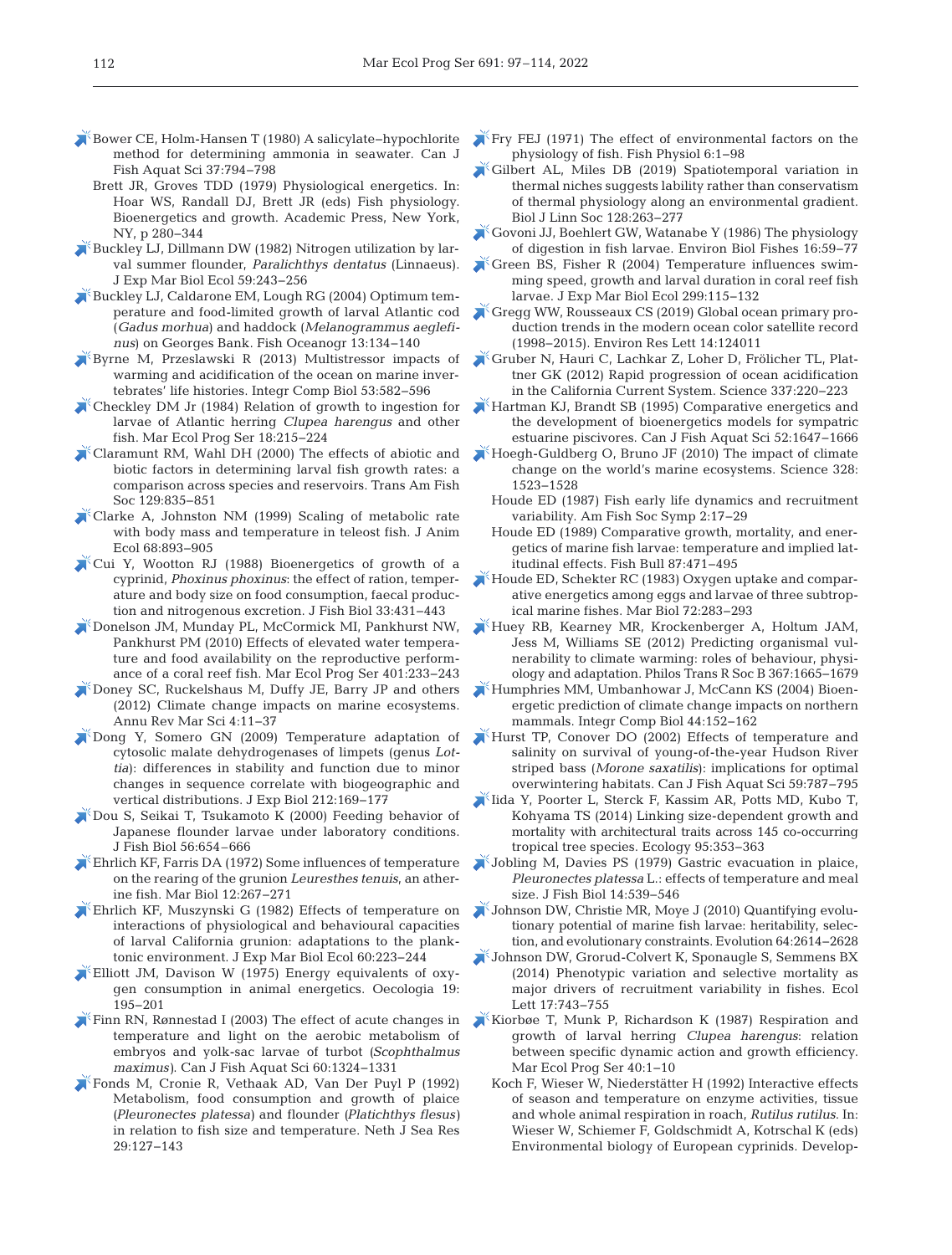ments in environmental biology of fishes. Springer Netherlands, Dordrecht, p 73−86

- [Kuznetsova A, Brockhoff PB, Christensen RHB \(2017\)](https://doi.org/10.18637/jss.v082.i13)  LmerTest package: tests in linear mixed effects models. J Stat Softw 82: 1−26
- Lee J (2015) Postprandial ammonia excretion and oxygen consumption rates in olive flounder *Paralichthys olivaceus* fed two different feed types according to water temperature change. Fish Aquatic Sci 18: 373−378
	- Lee J, Park DW, Park IS, Cho SH (2012) Effects of water temperature and post-feeding period on postprandial ammonia excretion and oxygen consumption by larval Pacific cod (*Gadus macrocephalus*) fed rotifers (*Brachionus plicatilis*). Turk J Fish Aquat Sci 12: 253−258
- [Lima SL, Dill LM \(1990\) Behavioral decisions made under](https://doi.org/10.1139/z90-092)  the risk of predation: a review and prospectus. Can J Zool 68: 619−640
- [Madeira D, Narciso L, Cabral HN, Vinagre C \(2012\) Ther](https://doi.org/10.1016/j.seares.2012.03.002)mal tolerance and potential impacts of climate change on coastal and estuarine organisms. J Sea Res 70:32−41
- [Malzahn AM, Clemmesen C, Rosenthal H \(2003\) Tempera](https://doi.org/10.3354/meps259285)ture effects on growth and nucleic acids in laboratoryreared larval coregonid fish. Mar Ecol Prog Ser 259: 285−293
- [Maness TJ, Anderson DJ \(2013\) Predictors of juvenile sur](https://doi.org/10.1525/om.2013.78.1.1)vival in birds. Ornithol Monogr 78: 1−55
	- Martin KLM, Swiderski DL (2001) Beach spawning in fishes: phylogenetic tests of hypotheses. Am Zool 41:526-537
	- May RC (1971) Effects of delayed initial feeding on larvae of the grunion, *Leuresthes tenuis* (Ayres). Fish Bull 69: 411−425
- [McGurk MD \(1984\) Effects of delayed feeding and temper](https://doi.org/10.1007/BF00394522)ature on the age of irreversible starvation and on the rates of growth and mortality of Pacific herring larvae. Mar Biol 84:13–26
- [Moffatt NM, Thomson DA \(1978\) Tidal influence on the evo](https://doi.org/10.1007/BF00001452)lution of egg size in the grunions (*Leuresthes*, Atherinidae). Environ Biol Fishes 3: 267−273
- [Munday PL, Warner RR, Monro K, Pandolfi JM, Marshall DJ](https://doi.org/10.1111/ele.12185)  (2013) Predicting evolutionary responses to climate change in the sea. Ecol Lett 16: 1488−1500
- [Nolan C, Overpeck JT, Allen JRM, Anderson PM and others](https://doi.org/10.1126/science.aan5360)  (2018) Past and future global transformation of terrestrial ecosystems under climate change. Science 361:920–923
- $\blacktriangleright$  Peck MA, Moyano M (2016) Measuring respiration rates in marine fish larvae: challenges and advances. J Fish Biol 88: 173−205
- [Peck MA, Katersky RS, Menard LM, Bengtson DA \(2003\)](https://doi.org/10.1046/j.1439-0426.2003.00476.x)  The effect of body size on food consumption, absorption efficiency, respiration, and ammonia excretion by the in land silverside, *Menidia beryllina* (Cope) (Osteichthyes: Atherinidae). J Appl Ichthyol 19: 195−201
- $\blacktriangleright$  [Pepin P \(1991\) Effect of temperature and size on develop](https://doi.org/10.1139/f91-065)ment, mortality, and survival rates of the pelagic early life history stages of marine fish. Can J Fish Aquat Sci 48: 503−518
- [Pörtner HO, Knust R \(2007\) Climate change affects marine](https://doi.org/10.1126/science.1135471)  fishes through the oxygen limitation of thermal tolerance. Science 315: 95−97
	- R Core Team (2021) R: a language and environment for statistical computing. R Foundation for Statistical Computing, Vienna
- [Radtke RL, Dean JM \(1979\) Feeding, conversion efficien](https://doi.org/10.1007/BF00396823)cies, and growth of larval mummichogs, *Fundulus heteroclitus.* Mar Biol 55: 231−237
- [Rangel RE, Johnson DW \(2018\) Metabolic responses to](https://doi.org/10.1016/j.jembe.2018.01.011)  temperature in a sedentary reef fish, the bluebanded goby (*Lythrypnus dalli*, Gilbert). J Exp Mar Biol Ecol 501: 83−89
- [Rangel RE, Johnson DW \(2019\) Variation in metabolic rate](https://doi.org/10.1016/j.jembe.2018.11.007)  and a test of differential sensitivity to temperature in populations of woolly sculpin (*Clinocottus analis*). J Exp Mar Biol Ecol 511:68-74
- [Rendleman AJ, Rodriguez JA, Ohanian A, Pace DA \(2018\)](https://doi.org/10.1016/j.jembe.2017.12.018)  More than morphology: Differences in food ration drive physiological plasticity in echinoid larvae. J Exp Mar Biol Ecol 501: 1−15
- Reusch TBH (2014) Climate change in the oceans: evolutionary versus phenotypically plastic responses of marine animals and plants. Evol Appl 7: 104−122
	- Rombough PJ (1996) The effects of temperature on embryonic and larval development. In: Wood CM, McDonald DG (eds) Global warming: implications for freshwater and marine fish. Cambridge University Press, Cambridge, p 177−223
- Satterfield D, Johnson DW (2020) Local adaptation of antipredator behaviors in populations of a temperate reef fish. Oecologia 194: 571−584
- Schulte PM (2015) The effects of temperature on aerobic metabolism: towards a mechanistic understanding of the responses of ectotherms to a changing environment. J Exp Biol 218: 1856−1866
- [Shpigel M, Barber BJ, Mann R \(1992\) Effects of elevated](https://doi.org/10.1016/0022-0981(92)90186-E)  temperature on growth, gametogenesis, physiology, and biochemical composition in diploid and triploid Pacific oysters, *Crassostrea gigas* Thunberg. J Exp Mar Biol Ecol 161: 15−25
	- Sissenwine MP (1984) Why do fish populations vary? In: May RM (ed) Exploitation of marine communities. Dahlem Workshop report. Springer, Berlin, p 59−94
	- Sogard SM (1997) Size-selective mortality in the juvenile stage of teleost fishes: a review. Bull Mar Sci 60: 1129−1157
	- Solomon S, Qin D, Manning M, Chen Z and others (eds) (2007) Climate change 2007 – the physical science basis. Contribution of Working Group I to the Fourth Assessment Report of the Intergovernmental Panel on Climate Change. Cambridge University Press, Cambridge
- [Somero GN \(1969\) Enzymic mechanisms of temperature](https://doi.org/10.1086/282618)  compensation: immediate and evolutionary effects of temperature on enzymes of aquatic poikilotherms. Am Nat 103:517-530
- [Spies BT, Steele MA \(2016\) Effects of temperature and lati](https://doi.org/10.3354/meps11552)tude on larval traits of two estuarine fishes in differing estuary types. Mar Ecol Prog Ser 544:243-255
- [Sprung M \(1984\) Physiological energetics of mussel larvae](https://doi.org/10.3354/meps018179)  (*Mytilus edulis*). IV. Efficiencies. Mar Ecol Prog Ser 18: 179−186
- [Tasoff AJ, Johnson DW \(2019\) Can larvae of a marine fish](https://doi.org/10.1111/eva.12739)  adapt to ocean acidification? Evaluating the evolutionary potential of California grunion (*Leuresthes tenuis*). Evol Appl 12:560-571
	- Theilacker GH (1987) Feeding ecology and growth energetics of larval northern anchovy, *Engraulis mordax.* Fish Bull 85: 213−228
- [Torres G, Giménez L \(2020\) Temperature modulates com](https://doi.org/10.1111/1365-2435.13607)pensatory responses to food limitation at metamorphosis in a marine invertebrate. Funct Ecol 34: 1564−1576
- [Urtizberea A, Fiksen Ø, Folkvord A, Irigoien X \(2008\) Mod](https://doi.org/10.1093/plankt/fbn090)elling growth of larval anchovies including diel feeding